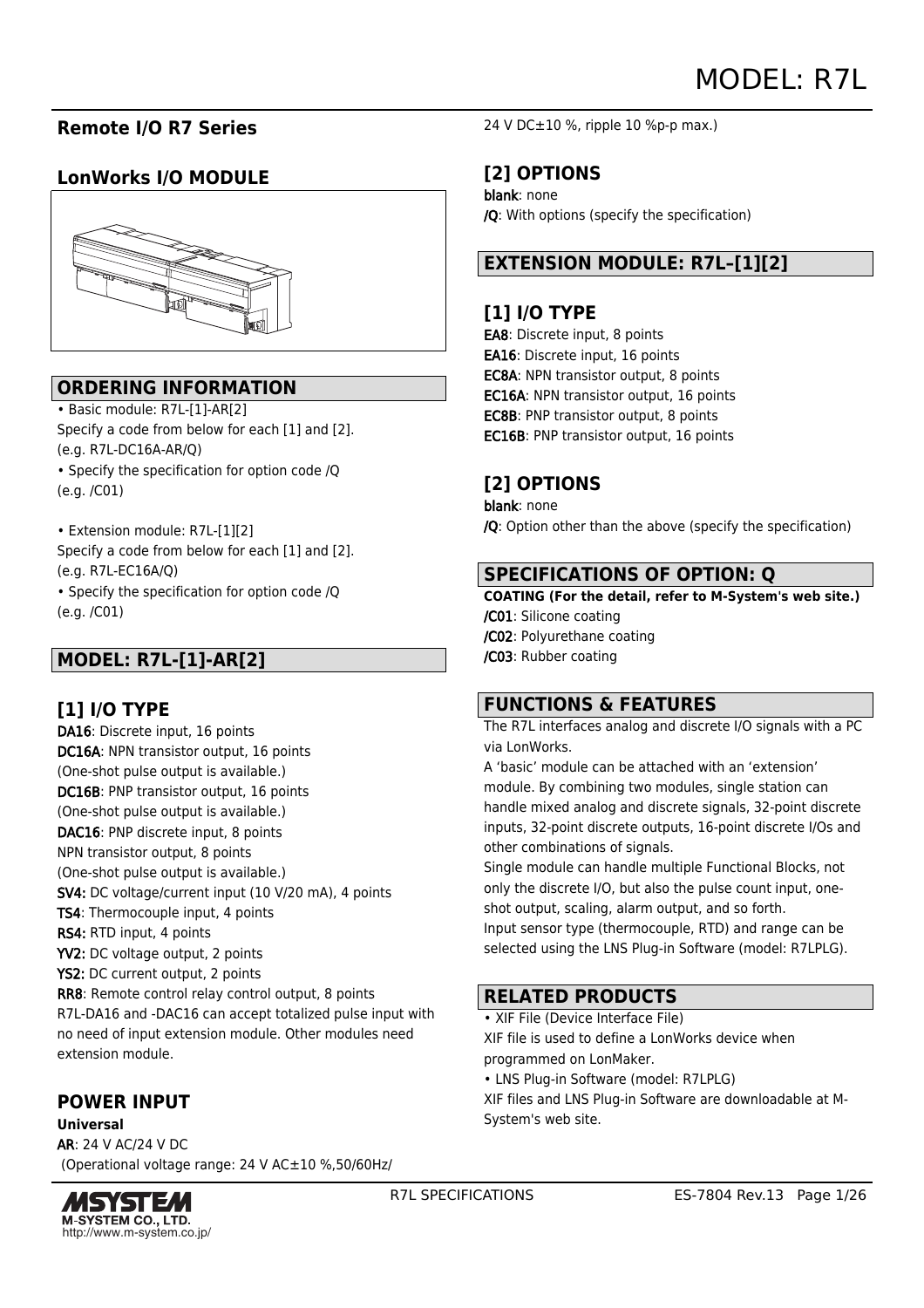## **LonWorks SYSTEM REQUIREMENTS**

• LonMaker Turbo Edition Ver.3.2 or higher + LonMaker Turbo Service Pack 4.0 or higher

• LonMark Resource File Ver.13 or higher

## **GENERAL SPECIFICATIONS**

#### ■ Common Specifications Power input:

24 V AC ±10 % (50 / 60 Hz)

24 V DC  $\pm 10$  %; ripple 10 %p-p max. Insulation resistance:  $\geq 100$  M $\Omega$  with 500 V DC Dielectric strength: 1500 V AC @1 minute

(between isolated circuits)

Operating temperature: -10 to +55°C (14 to 131°F) Operating humidity: 30 to 90 %RH (non-condensing) Atmosphere: No corrosive gas or heavy dust **Storage temperature:** -20 to  $+65^{\circ}$ C (-4 to  $+149^{\circ}$ F) Mounting: DIN rail (35 mm wide)

Connection: M3 separable screw terminals (torque 0.5 N·m)

Screw terminal material: Nickel-plated steel Solderless terminal: Refer to the drawing at the end of the section.

 Recommended manufacturer: Japan Solderless Terminal MFG.Co.Ltd, Nichifu Co.,ltd

**Applicable wire size**: 0.25 to 1.65 mm<sup>2</sup> (AWG22 to 16) Housing material: Flame-resistant resin (gray) Status indicator: PWR, ONLINE, ERR, TX/RX, SVCE (Refer to the instruction manual for details)

## ■ Current Consumption & Weight

Current consumption at 24 V AC / 24 V DC R7L-DA16: 70 mA / 40 mA; 200 g (7.1 oz) R7L-DC16A: 80 mA / 50 mA; 200 g (7.1 oz) R7L-DC16B: 80 mA / 50 mA; 200 g (7.1 oz) R7L-DAC16: 75 mA / 45 mA; 200 g (7.1 oz) R7L-SV4: 80 mA / 50 mA; 200 g (7.1 oz) R7L-TS4: 85 mA / 50 mA; 200 g (7.1 oz) R7L-RS4: 85 mA / 50 mA; 200 g (7.1 oz) R7L-YV2: 110 mA / 70 mA; 200 g (7.1 oz) R7L-YS2: 180 mA / 110 mA; 200 g (7.1 oz) R7L-RR8: 75 mA / 50 mA; 200 g (7.1 oz) R7L-EA8: 15 mA / 10 mA; 90 g (3.2 oz) R7L-EA16: 30 mA / 20 mA; 150 g (5.3 oz) R7L-EC8A: 15 mA / 10 mA; 90 g (3.2 oz) R7L-EC16A: 30 mA 20 mA; 150 g (5.3 oz) R7L-EC8B: 15 mA / 10 mA; 90 g (3.2 oz) R7L-EC16B: 30 mA / 20 mA; 150 g (5.3 oz)

### ■ Recommended solderless terminal



## ■ I/O Status Indicator

#### • Discrete I/O

Discrete I/O modules have LED indicators showing I/O signal status.

## • Analog I/O

Analog I/O modules have LED indicators showing network variable status assigned to fbLED.

(Refer to the instruction manual for details)

#### ■ Service Switch

Used to identify the node in LonWorks network configuration.

## ■ Reset Switch

Used to reset the Neuron Chip. Press the switch behind the front cover to reset.

Control functions are halted while completing resetting and restarting. Confirm no danger before conducting resetting.

# **LonWorks COMMUNICATION**

Neuron Chip: FT3120 (NeuronID printed in numeric and bar code [peel-off code 39 format] under the specification marking on the product; two sticker labels attached) Transceiver: FT-X1 (equivalent to FTT10A) Transmission speed: 78 kbps Twisted-pair cable

Distance, free topology: 500 meters Max. 64 nodes/channel

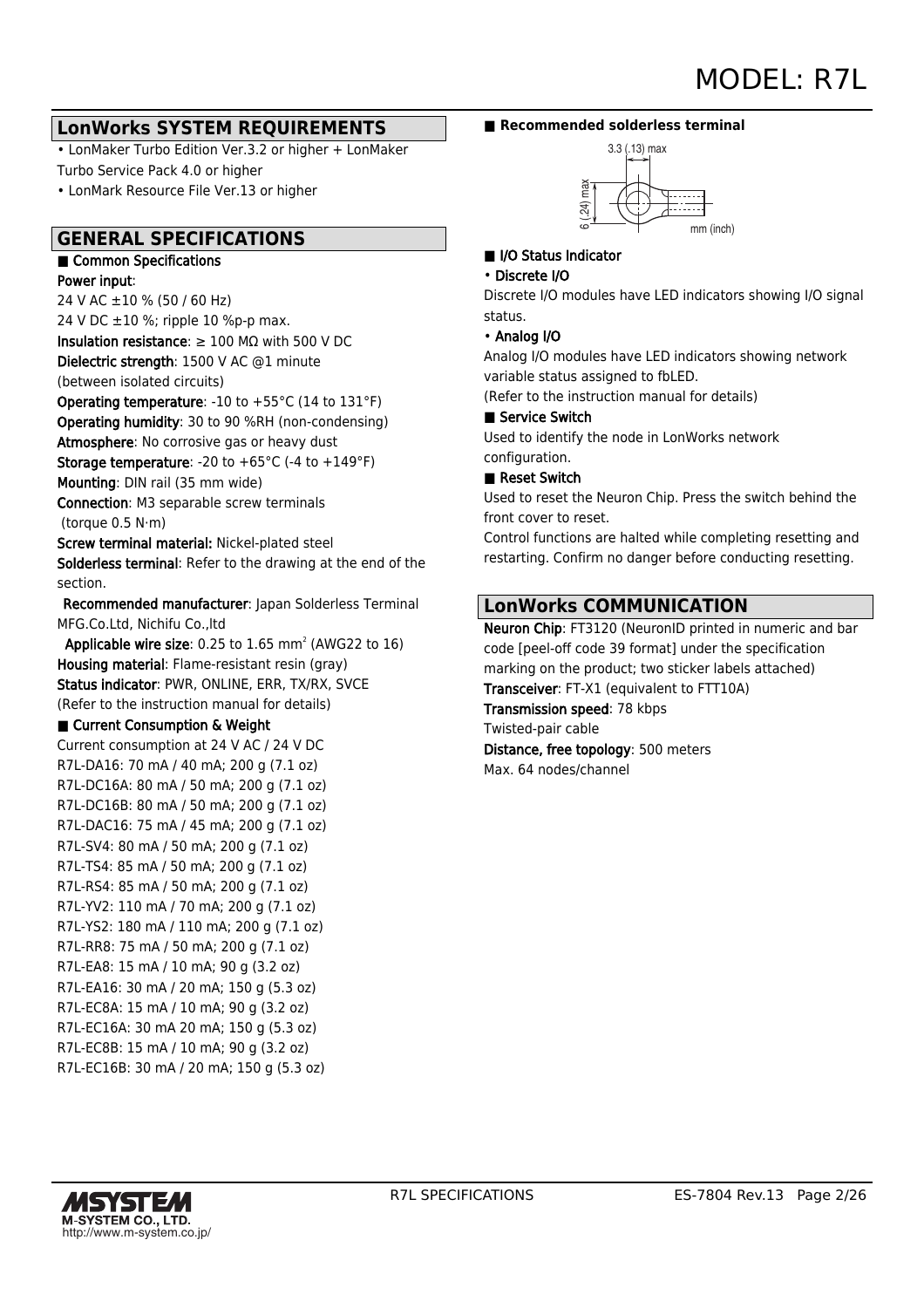# **EXTERNAL VIEW**

## **■ BASIC MODULE**





## **■ EXTENSION MODULE**

#### • **DISCRETE, 8 POINTS**

Discrete I/O Status Indicator LED



#### • **DISCRETE, 16 POINTS**



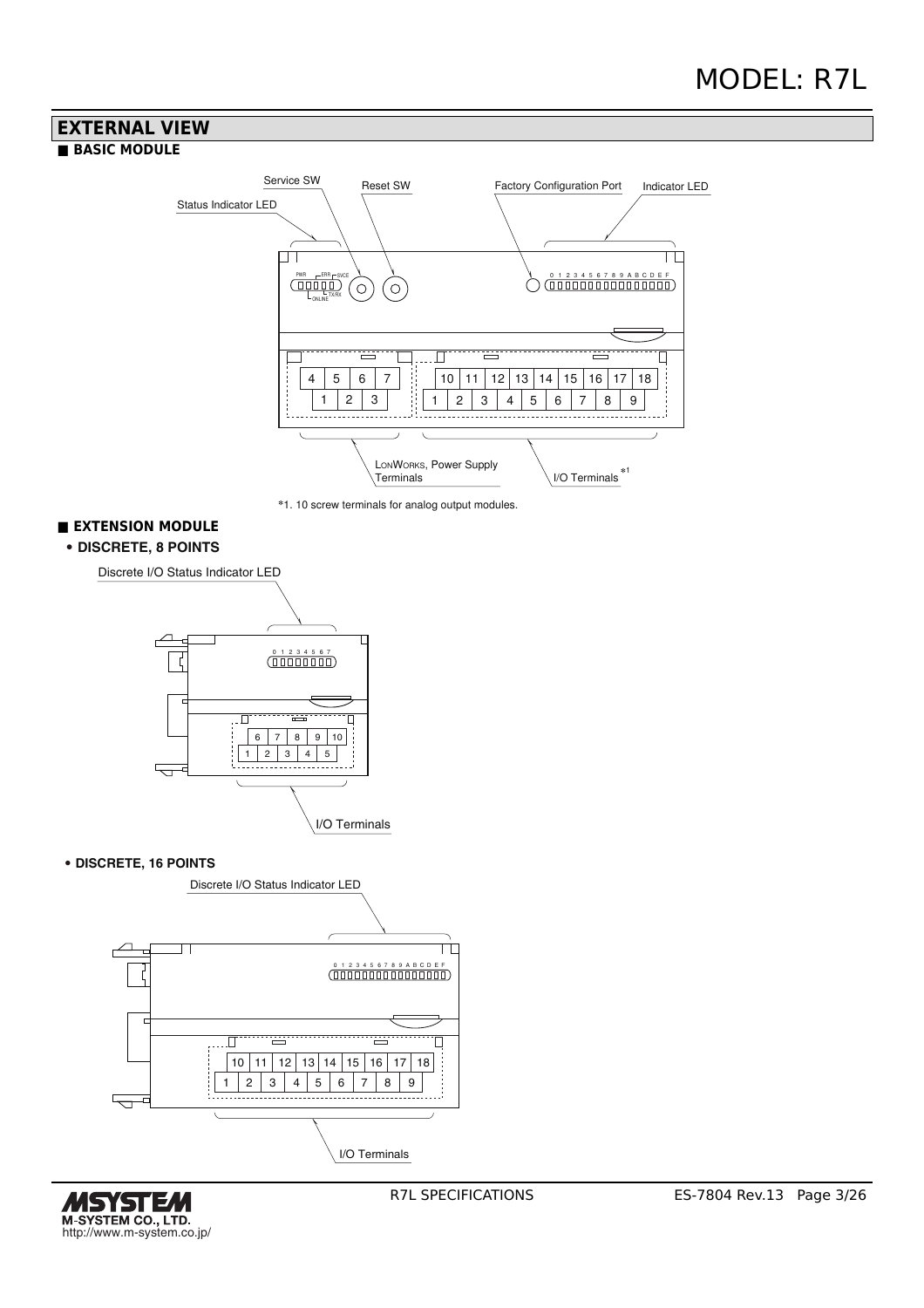## **CONNECTION DIAGRAMS**

#### ■ **POWER SUPPLY, LONWORKS TERMINAL ASSIGNMENT**



| NO. | ID               | <b>FUNCTION, NOTES</b>   |
|-----|------------------|--------------------------|
|     | NET <sub>1</sub> | LONWORKS communication 1 |
| 2   | NET <sub>2</sub> | LONWORKS communication 2 |
| 3   | FG               | FG                       |
| 4   | NET <sub>1</sub> | LONWORKS communication 1 |
| 5   | NET <sub>2</sub> | LONWORKS communication 2 |
| 6   | $U(+)$           | Power input              |
|     | V (–)            | Power input              |

Note: LONWORKS wiring must be paired between NET1 terminals and/or NET2 terminals.

#### ■ **HOST PC CONNECTION**



# **DATA CONVERSION**

#### ■ **0 – 100% DATA CONVERSION**

Analog input data is converted into digital representations of 0 – 100% proportional to each scaled range. The converted % values are expressed in signed 16 bits.

Overrange input is possible from -15 to +115% of the nominal range. When the signal exceeds the limit, the data is fixed at -15% or +115% respectively.

| • Input Range $0 - 5V$ DC |           |                         |
|---------------------------|-----------|-------------------------|
| <b>Input Value</b>        | Input $%$ | Converted Data, Decimal |
| $\leq -0.75V$             | $-15%$    | $-15.00$                |
| 0V                        | $0\%$     | 0.00                    |
| 5V                        | 100%      | 100.00                  |
| $\geq 5.75V$              | 115%      | 115.00                  |
| 115.00<br>100.00          |           |                         |

-0.75 。<br>-15.00 0 5.0 5.75 (V)

Analog output is converted in the reverse order of the input data. The output range 0 – 5V DC is expressed as 100.00 at 5.0V (100%) and 0.00 at 0V (0%).

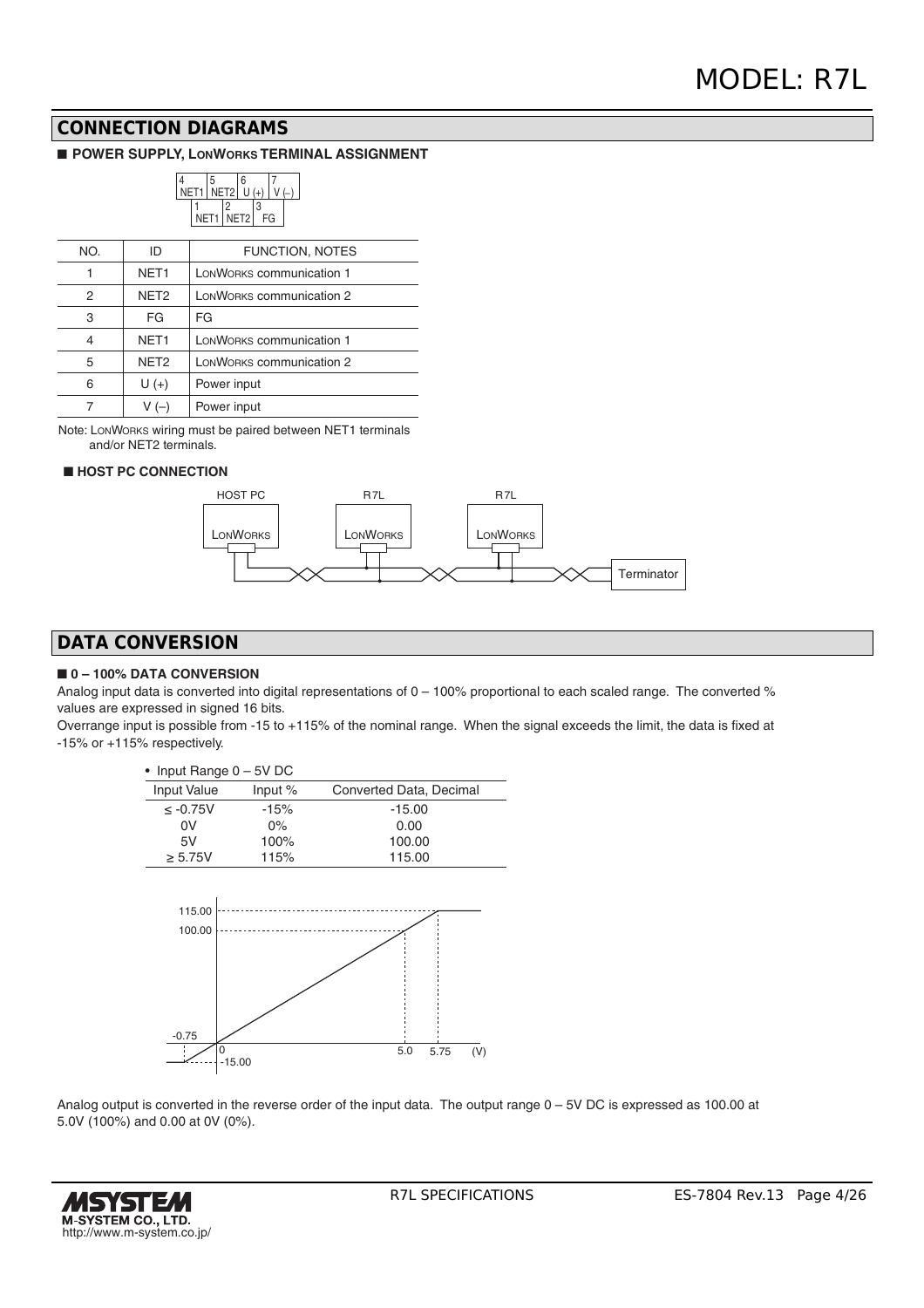#### ■ **TEMPERATURE DATA CONVERSION**

Temperature data (thermocouple and RTD) are represented in engineering unit value, °C, expressed in signed 16 bits.

| Input Type K Thermocouple<br>$\bullet$ |                               |
|----------------------------------------|-------------------------------|
| Input Value                            | Converted Data, Decimal       |
| ≤ -272°C                               | $-272.0$                      |
| $-150^{\circ}$ C                       | $-150.0$                      |
| 1370°C                                 | 1370.0                        |
| $\geq$ 1472°C                          | 1472.0                        |
| 1472.0<br>1370.0<br>$-150$<br>$-272$   | $(^{\circ}C)$<br>1370<br>1472 |
|                                        | $-150.0$<br>$-272.0$          |

## **EXTENSION MODULE**

A 'basic' module can be attached with one 'extension' module. The extension module is powered from the basic module.

By combining two modules, single station can handle mixed analog and discrete signals.

Settings of the extension module are handled by Functional Blocks of the basic module. Refer to the instruction manual of the basic module for more information.

#### OUTPUT AT THE LOSS OF COMMUNICATION

The extension module is set to 'Hold Output' by factory default setting. The LNS Plug-in Software (model: R7LPLG) is used to change the setting to 'Reset Output.'

#### **CONNECTING THE EXTENSION MODULE**

- 1) Remove the extension connector cover located at the side of the basic module.
- 2) Connect the extension module.



3) Mount the combined module on a DIN rail.

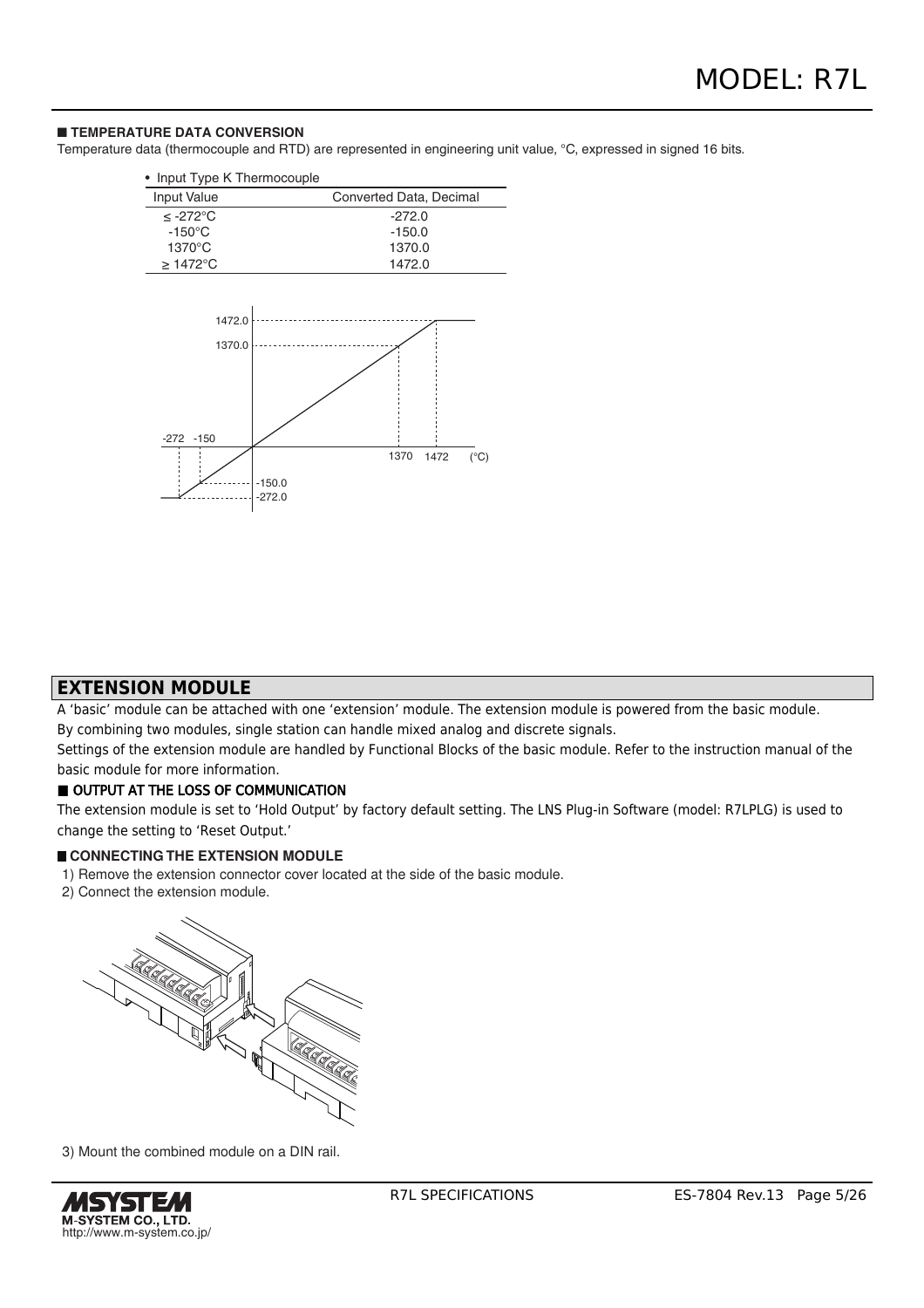# **EXTERNAL DIMENSIONS & TERMINAL ASSIGNMENTS unit: mm (inch)**

## **■ BASIC MODULE**



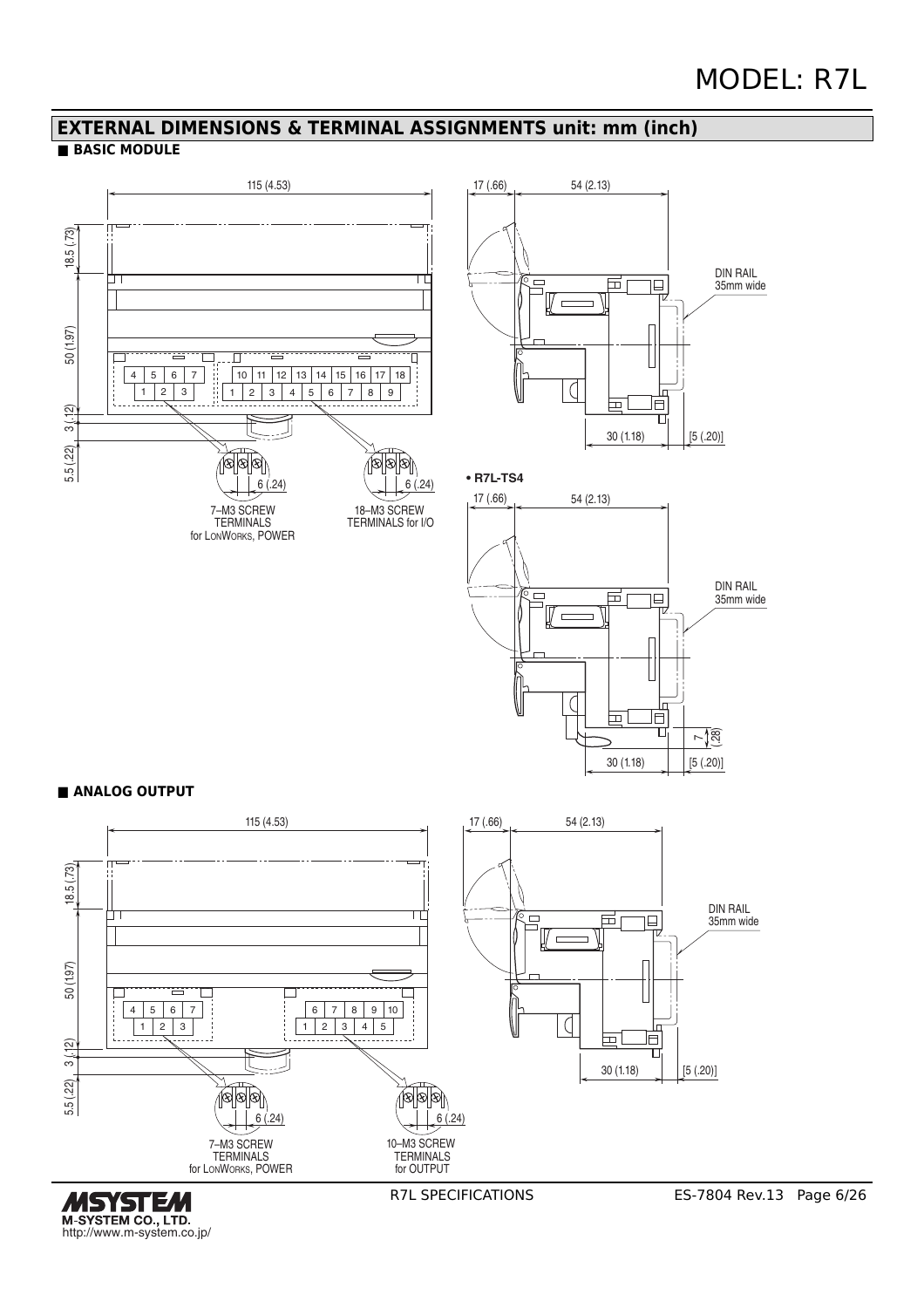#### **■ EXTENSION MODULE, 8 POINTS**





#### **■ EXTENSION MODULE, 16 POINTS**





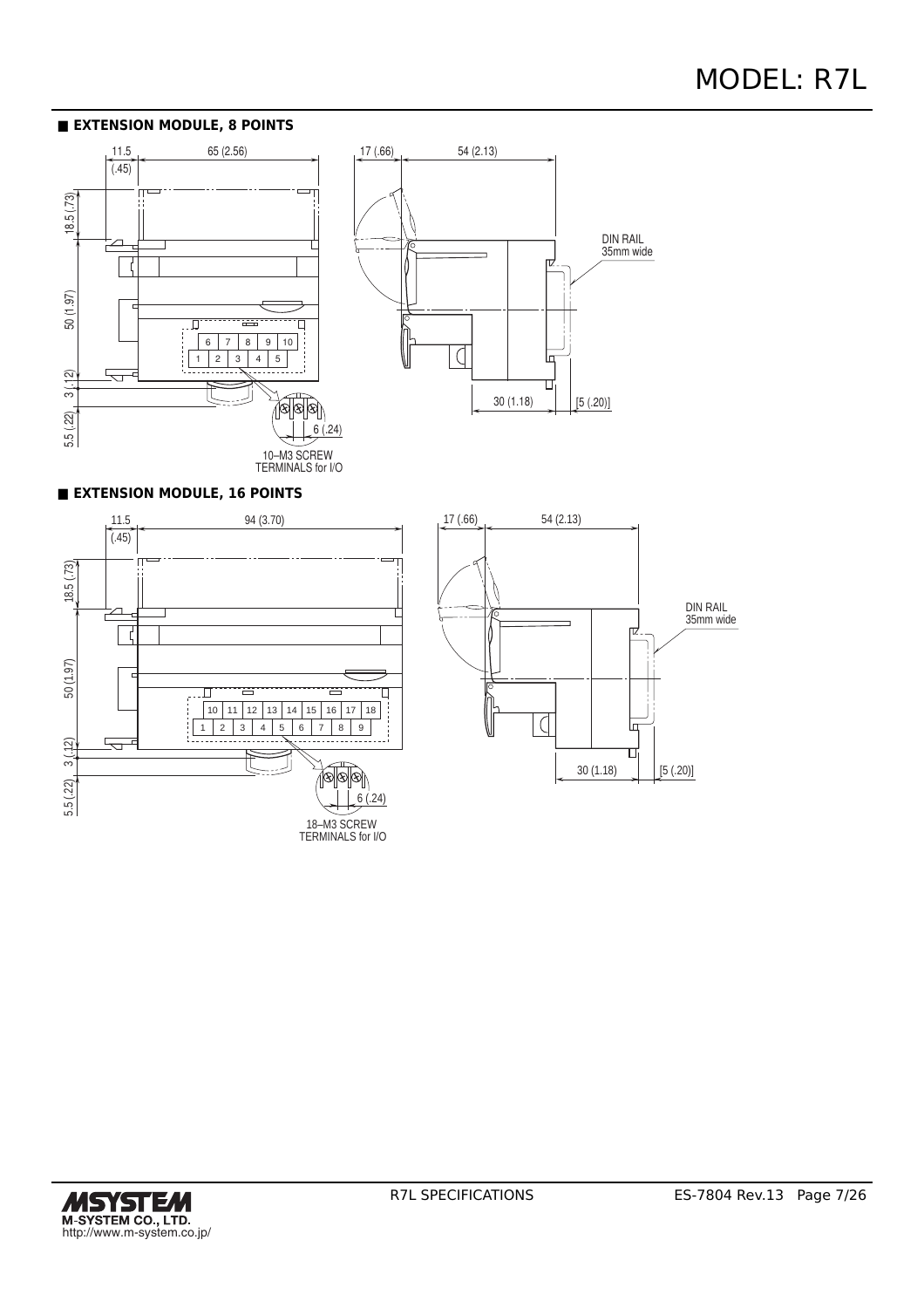# MODEL: R7L

# **DISCRETE INPUT MODULE, 16 points**

# **MODEL: R7L-DA16**

## **SPECIFICATIONS**

Common: Positive or negative common (NPN/PNP) per 16 points

Number of I/O: Input, 16 points

Maximum inputs applicable at once: No limit (at 24 V DC) Input status indicator: LED turns ON with contact ON Isolation: Input to LonWorks or FG or power Rated input voltage: 24 V DC  $\pm 10$  %; ripple 5 %p-p max. ON voltage / current:  $\geq$  15 V DC (input - COM) /  $\geq$  3.5 mA OFF voltage / current:  $\leq$  5 V DC (input - COM) /  $\leq$  1 mA Input current:  $\leq$  5.5 mA per point at 24 V DC

Input resistance: Approx. 4.4 kΩ

Maximum input frequency: 10 Hz (input terminal) 1 Hz (Network Variable)

Minimum input pulse requirements: 50 ms (input terminal) 500 ms (Network Variable)

Accumulated pulse count: 0 – 999 999 999

(Maximum count depends upon Network Variable types) Overflow: Reset to 0 and restart counting

# **FUNCTIONAL BLOCKS**

The following Functional Blocks are usable. Refer to the instruction manual for detailed information.

- NodeObject (extension module setting)
- fbCNT (totalize pulse count on 8 channels)
- fbDI (discrete input, RS-flip flop)
- fbCMP (compare)
- fbEN (encoder)
- fbTMR (timer)
- fbDOEX (discrete output, extension module)
- fbDIEX (discrete input, extension module)

# **TERMINAL ASSIGNMENTS**



| NO. | ID             | <b>FUNCTION</b> | NO. | ID             | <b>FUNCTION</b> |
|-----|----------------|-----------------|-----|----------------|-----------------|
| 1   | <b>COM</b>     | Common          | 10  | <b>NC</b>      | No Connection   |
| 2   | X <sub>0</sub> | Input 0         | 11  | X1             | Input 1         |
| 3   | X2             | Input 2         | 12  | X <sub>3</sub> | Input 3         |
| 4   | X4             | Input 4         | 13  | X <sub>5</sub> | Input 5         |
| 5   | X <sub>6</sub> | Input 6         | 14  | X7             | Input 7         |
| 6   | X8             | Input 8         | 15  | X9             | Input 9         |
| 7   | XA             | Input 10        | 16  | XВ             | Input 11        |
| 8   | ХC             | Input 12        | 17  | XD             | Input 13        |
| 9   | XE             | Input 14        | 18  | <b>XF</b>      | Input 15        |







NPN Connection



#### ■ **Input Circuit**



#### ■ **Input Connection Examples**

1  $X_0$  | 2

XF 18

COM PNP Connection + – +–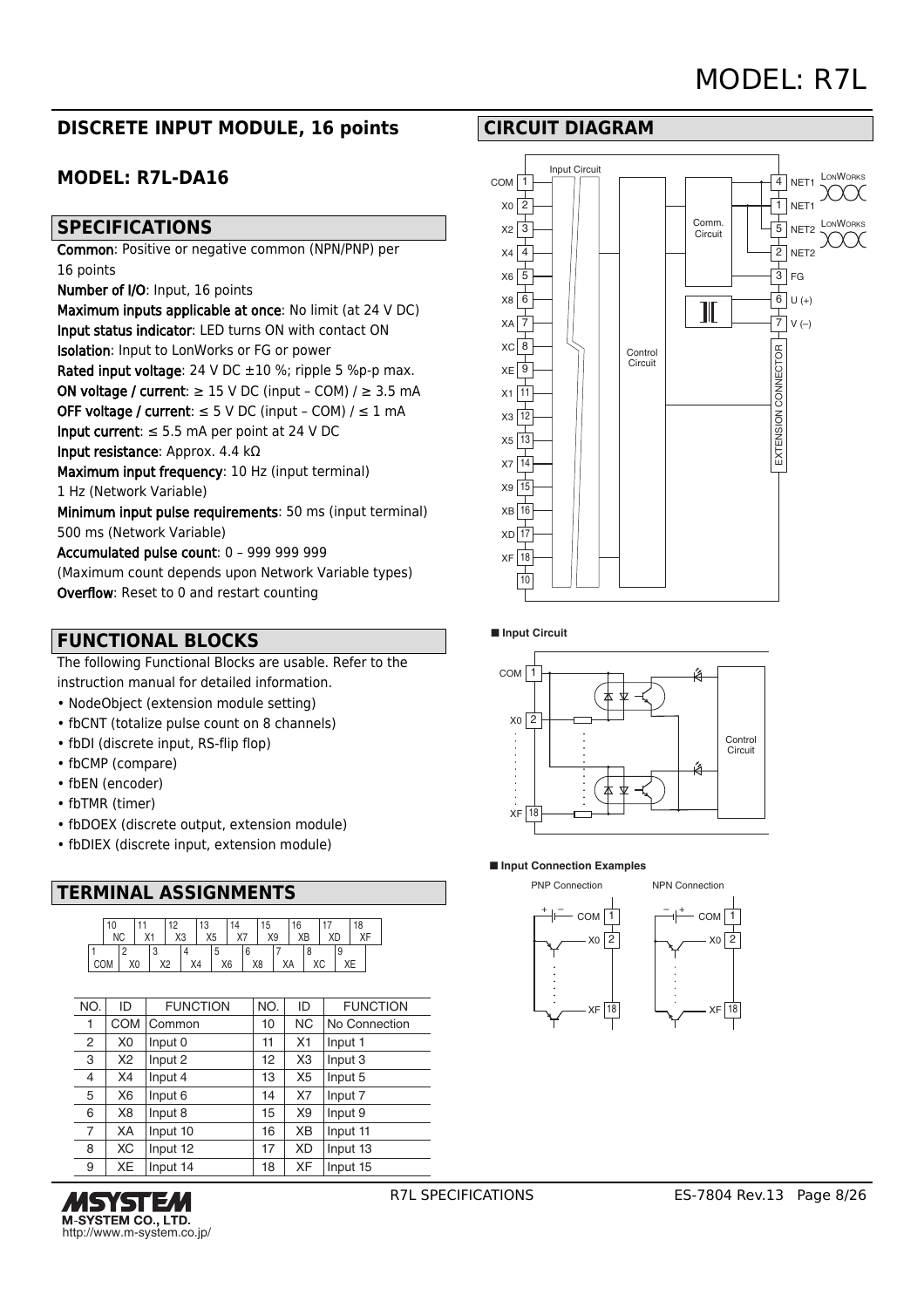## **NPN TRANSISTOR OUTPUT MODULE, 16 points**

# **MODEL: R7L-DC16A**

## **SPECIFICATIONS**

Common: Negative common (NPN) per 16 points Number of I/O: Output, 16 points

Maximum outputs applicable at once: No limit (at 24 V DC)

Output status indicator: LED turns ON with contact ON

Isolation: Output to LonWorks or FG or power

Rated load voltage: 24 V DC ±10 %

Rated output current: 0.25 A per point, 2.0 A per common

Residual voltage: ≤ 1.2 V

#### Leakage current:  $\leq 0.1$  mA

(When driving an inductive load, connect a diode in parallel with the load.)

# **FUNCTIONAL BLOCKS**

The following Functional Blocks are usable. Refer to the instruction manual for detailed information.

- NodeObject (extension module setting)
- fbCNT (count)
- fbDO (discrete output, one-shot output)
- fbCMP (compare)
- fbEN (encoder)
- fbTMR (timer)
- fbDOEX (discrete output, extension module)
- fbDIEX (discrete input, extension module)

# **TERMINAL ASSIGNMENTS**

|    | 10 |    |    | $\sim$     |   | $\sqrt{2}$<br>ن∙ |   | 14             | ט ו | 16          |   | 18 |  |
|----|----|----|----|------------|---|------------------|---|----------------|-----|-------------|---|----|--|
|    |    |    |    | $\sqrt{c}$ | υ |                  |   | $\cdot$ $\sim$ | VQ  |             |   |    |  |
|    |    |    | ۰. |            |   |                  | u |                |     |             |   |    |  |
| 0V |    | Y0 |    |            |   |                  |   | Υ6             | Y8  | $^{\prime}$ | ັ |    |  |

| NO.            | ID  | <b>FUNCTION</b> | NO. | ID | <b>FUNCTION</b> |
|----------------|-----|-----------------|-----|----|-----------------|
| 1              | 0 V | 0 V (common)    | 10  |    | +24 V 24 V DC   |
| 2              | Y0  | Output 0        | 11  | Υ1 | Output 1        |
| 3              | Y2  | Output 2        | 12  | Y3 | Output 3        |
| 4              | Y4  | Output 4        | 13  | Y5 | Output 5        |
| 5              | Y6  | Output 6        | 14  | Y7 | Output 7        |
| 6              | Y8  | Output 8        | 15  | Y9 | Output 9        |
| $\overline{7}$ | YA  | Output 10       | 16  | YΒ | Output 11       |
| 8              | YC  | Output 12       | 17  | YD | Output 13       |
| 9              | YE  | Output 14       | 18  | YF | Output 15       |



#### ■ Output Circuit





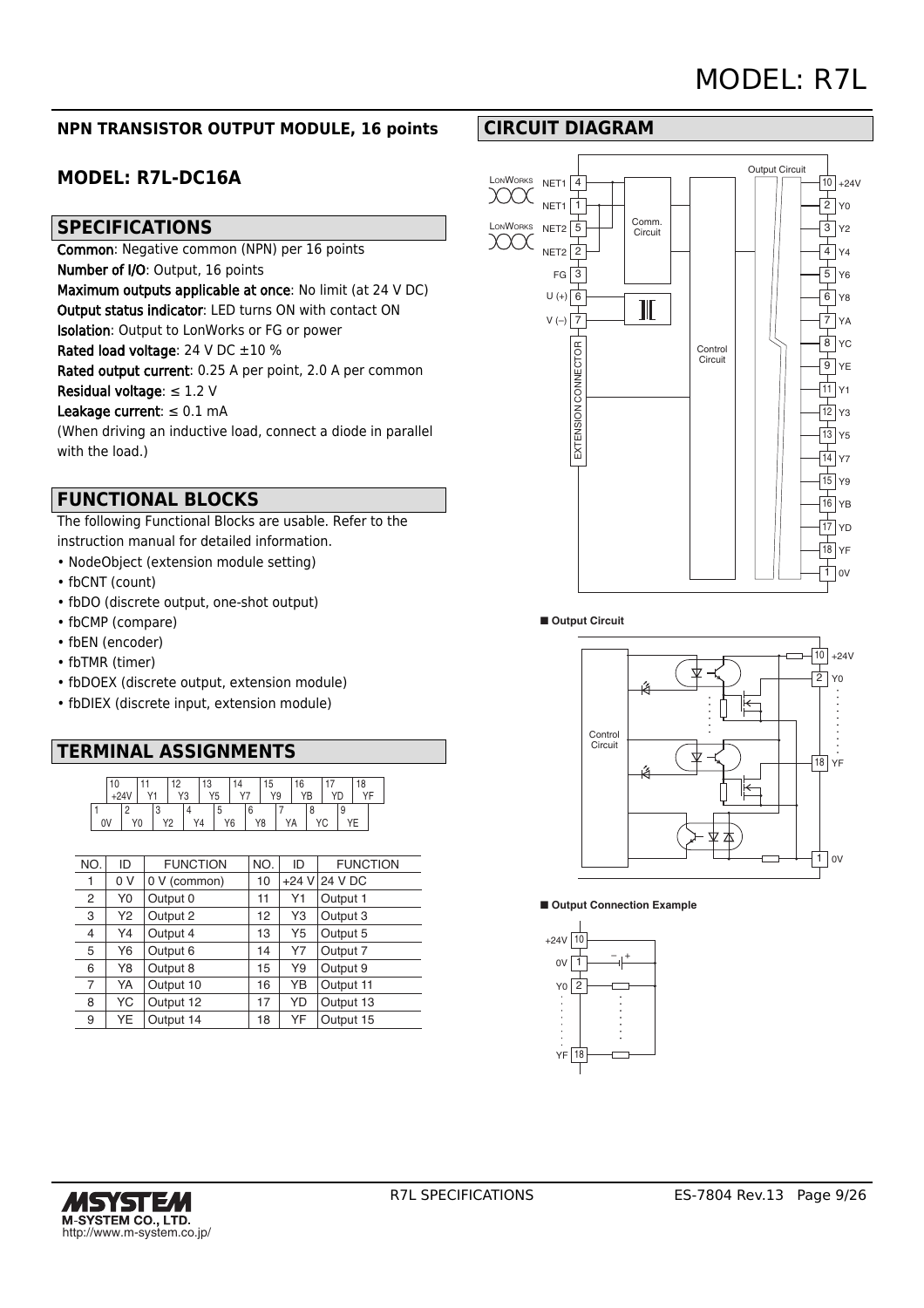## **PNP TRANSISTOR OUTPUT MODULE, 16 points**

# **MODEL: R7L-DC16B**

## **SPECIFICATIONS**

Common: Positive common (PNP) per 16 points Number of I/O: Output, 16 points Maximum outputs applicable at once: No limit (at 24 V DC) Output status indicator: LED turns ON with contact ON Isolation: Output to LonWorks or FG or power Rated load voltage: 24 V DC  $\pm 10$  % Rated output current: 0.25 A per point, 2.0 A per common

Residual voltage: ≤ 1.2 V

#### Leakage current:  $\leq 0.1$  mA

(When driving an inductive load, connect a diode in parallel with the load.)

## **FUNCTIONAL BLOCKS**

The following Functional Blocks are usable. Refer to the instruction manual for detailed information.

- NodeObject (extension module setting)
- fbCNT (count)
- fbDO (discrete output, one-shot output)
- fbCMP (compare)
- fbEN (encoder)
- fbTMR (timer)
- fbDOEX (discrete output, extension module)
- fbDIEX (discrete input, extension module)

# **TERMINAL ASSIGNMENTS**

| 10 |                |  | ٠        |   | َن' |    |                | C  | 6              |    |   | 18 |  |
|----|----------------|--|----------|---|-----|----|----------------|----|----------------|----|---|----|--|
|    |                |  | VO       | υ |     | r5 | $\cdot$ $\sim$ | Y9 |                | /B |   |    |  |
|    |                |  |          |   |     | u  |                |    |                |    |   |    |  |
| 0V | Y <sub>0</sub> |  | <u>.</u> |   |     |    | Y6             | Y8 | $\overline{a}$ |    | ◡ |    |  |

| NO.            | ID  | <b>FUNCTION</b> | NO. | ID             | <b>FUNCTION</b>        |
|----------------|-----|-----------------|-----|----------------|------------------------|
| 1              | 0 V | 0 V             | 10  |                | +24 V 24 V DC (common) |
| 2              | Y0  | Output 0        | 11  | Y1             | Output 1               |
| 3              | Y2  | Output 2        | 12  | Y3             | Output 3               |
| $\overline{4}$ | Y4  | Output 4        | 13  | Y <sub>5</sub> | Output 5               |
| 5              | Y6  | Output 6        | 14  | Y7             | Output 7               |
| 6              | Y8  | Output 8        | 15  | Y9             | Output 9               |
| $\overline{7}$ | YA  | Output 10       | 16  | YΒ             | Output 11              |
| 8              | YC  | Output 12       | 17  | YD             | Output 13              |
| 9              | YE  | Output 14       | 18  | YF             | Output 15              |

# **CIRCUIT DIAGRAM**









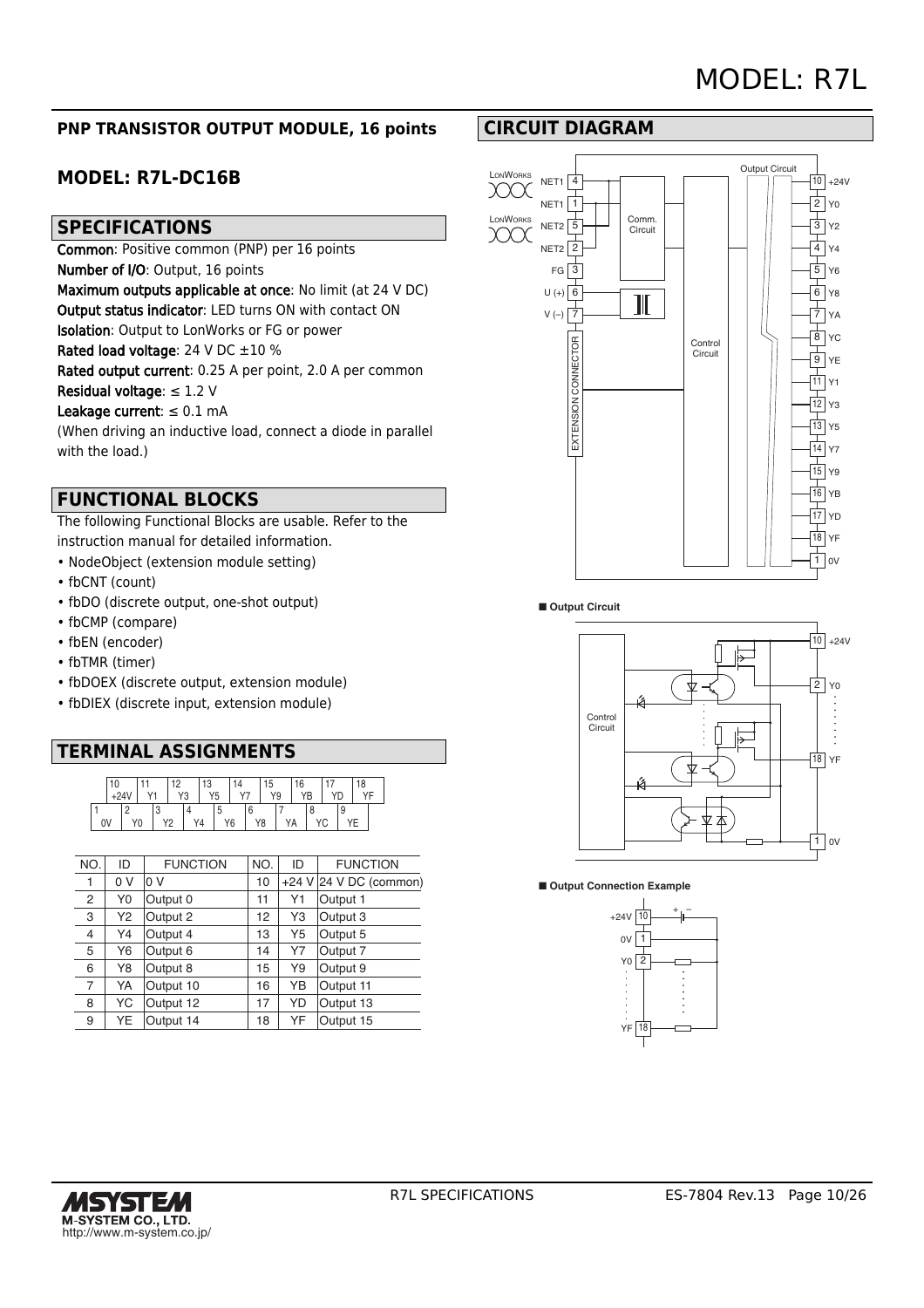# **PNP DISCRETE INPUT & NPN TRANSISTOR OUTPUT MODULE, 8 points each**

# **MODEL: R7L-DAC16**

## **SPECIFICATIONS**

#### ■ COMMON SPECIFICATIONS

Common: Negative common per 16 points Number of I/O: Input, 8 points; Output, 8 points Maximum I/O applicable at once: No limit (at 24 V DC) I/O status indicator: LED turns ON with contact ON Isolation: Input or output to LonWorks or FG or power ■ INPUT

Rated input voltage: 24 V DC ±10 %; ripple 5 %p-p max. ON voltage / current:  $\geq$  15 V DC (input – COM) /  $\geq$  3.5 mA OFF voltage / current:  $\leq$  5 V DC (input - COM) /  $\leq$  1 mA

Input current:  $\leq$  5.5 mA per point at 24 V DC

Input resistance: Approx. 4.4 kΩ

Maximum input frequency: 10 Hz (input terminal)

1 Hz (Network Variable)

Minimum input pulse requirements: 50 ms (input terminal) 500 ms (Network Variable)

Accumulated pulse count: 0 – 999 999 999

(Maximum count depends upon Network Variable types) Overflow: Reset to 0 and restart counting

#### ■ OUTPUT

Rated load voltage: 24 V DC  $\pm 10$  %

Rated output current: 0.25 A per point, 2.0 A per common Residual voltage:  $\leq$  1.2 V

Leakage current:  $\leq 0.1$  mA

(When driving an inductive load, connect a diode in parallel with the load.)

# **FUNCTIONAL BLOCKS**

The following Functional Blocks are usable. Refer to the instruction manual for detailed information.

- NodeObject (extension module setting)
- fbCNT (totalize pulse count on 8 channels)
- fbDO (discrete output, one-shot output)
- fbDI (discrete input, RS-flip flop)
- fbCMP (compare)
- fbEN (encoder)
- fbTMR (timer)
- fbDOEX (discrete output, extension module)
- fbDIEX (discrete input, extension module)

## **TERMINAL ASSIGNMENTS**

|    |    |          | $\sim$<br>XЗ | 1 2<br>X <sub>5</sub> |                     | $\cdots$ |   | b  |              | 16<br>$\sqrt{c}$ | ∙ ت | ۰ | 18 |  |
|----|----|----------|--------------|-----------------------|---------------------|----------|---|----|--------------|------------------|-----|---|----|--|
| UM | X0 | v٥<br>୵୵ |              | X4                    | O<br>X <sub>6</sub> |          | 6 | Y0 | $V^{\prime}$ | ∼                | Yд  | ë | Υ6 |  |

| NO. | ID             | <b>FUNCTION</b> | NO. | ID             | <b>FUNCTION</b> |
|-----|----------------|-----------------|-----|----------------|-----------------|
|     | <b>COM</b>     | Common          | 10  | $+24V$         | 24V DC          |
| 2   | X <sub>0</sub> | Input 0         | 11  | X1             | Input 1         |
| 3   | X2             | Input 2         | 12  | X <sub>3</sub> | Input 3         |
| 4   | X4             | Input 4         | 13  | X <sub>5</sub> | Input 5         |
| 5   | X <sub>6</sub> | Input 6         | 14  | X7             | Input 7         |
| 6   | Y0             | Output 0        | 15  | Υ1             | Output 1        |
| 7   | Y2             | Output 2        | 16  | Y3             | Output 3        |
| 8   | Y4             | Output 4        | 17  | Y5             | Output 5        |
| 9   | Υ6             | Output 6        | 18  | Υ7             | Output 7        |

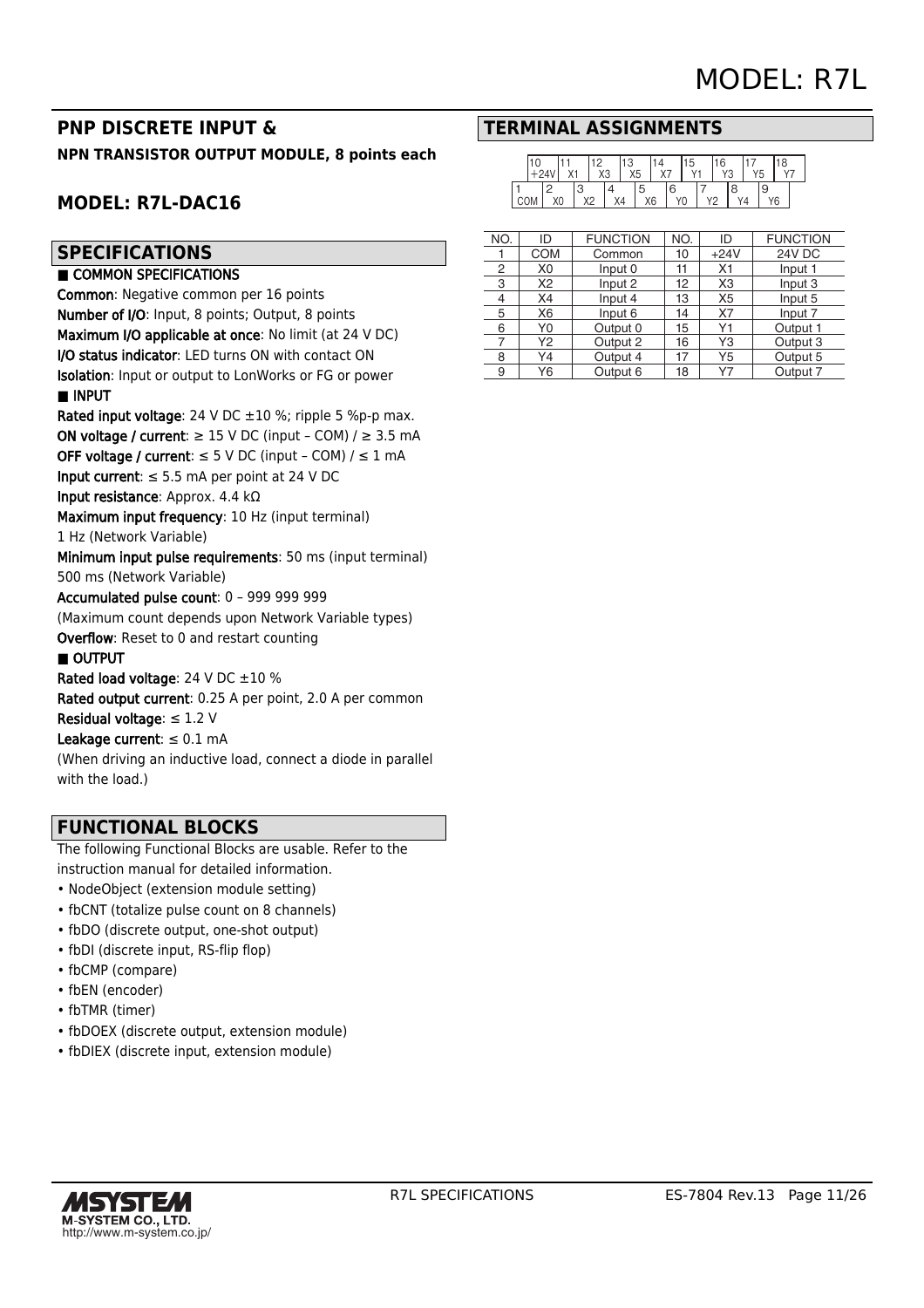# **CIRCUIT DIAGRAM**



■ **I/O Connection Example**



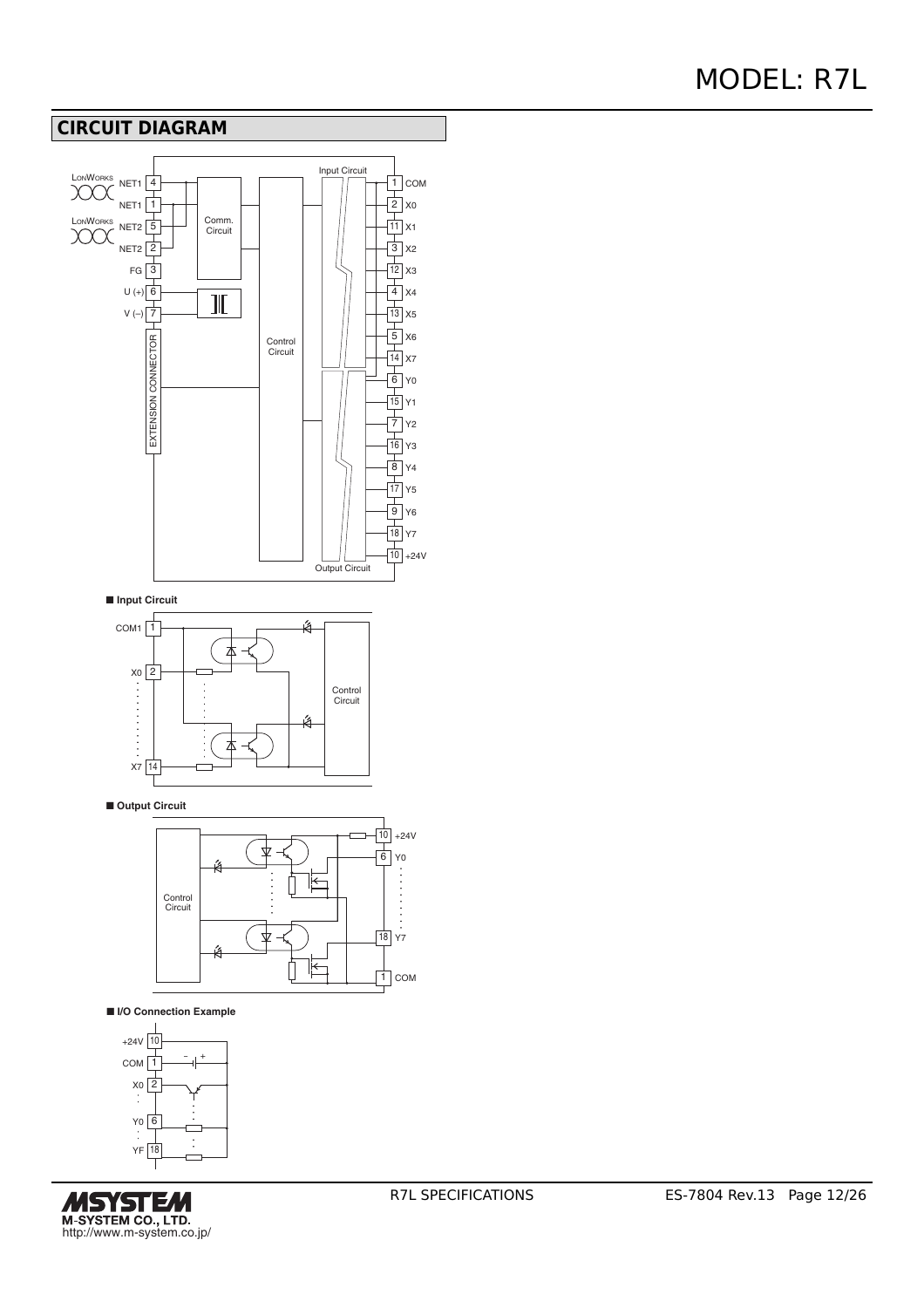## **DC VOLTAGE/CURRENT INPUT MODULE, 4 points**

# **MODEL: R7L-SV4**

## **SPECIFICATIONS**

Isolation: Input 0 to input 1 to input 2 to input 3 to power input or LonWorks or FG

Converted data range: 0 – 100.00 of the input range Linearization: Standard

## Input range

 Wide span voltage: -10 – +10 V DC(\*), -5 – +5 V DC, 0 – 10 V DC, 0 – 5 V DC, 1 – 5 V DC;

(\*) Factory setting

Narrow span voltage: -1 – +1 V DC, 0 – 1 V DC,

#### $-0.5 - +0.5$  V DC, 0  $- 0.5$  V DC;

 Current range: -20 – +20 mA DC, 0 – 20 mA DC, 4 – 20 mA DC

(Input range is selectable using the LNS Plug-in Software (model: R7LPLG))

Cold junction compensation: CJC sensor attached to the input terminals

#### • Input resistance

Wide span voltage:  $\geq 1$  M $\Omega$ 

Narrow span voltage: ≥ 100 kΩ

Current range: 70 Ω

Conversion rate / conversion accuracy: 80 msec.  $/ \pm 0.1$  % Temperature coefficient: ±0.015 %/°C (±0.008 %/°F)

## **FUNCTIONAL BLOCKS**

The following Functional Blocks are usable. Refer to the instruction manual for detailed information.

- NodeObject (extension module setting)
- fbCNT (count)
- fbSV (DC voltage/current input, input range)
- fbARM (alarm output)
- fbCV (scaling)
- fbLED (LED function)
- fbDOEX (discrete output, extension module)
- fbDIEX (discrete input, extension module)

## **TERMINAL ASSIGNMENTS**

|     | 10     |    | 10 | 13 | 14        |                 | 15  | 16  |  |     | 18  |  |
|-----|--------|----|----|----|-----------|-----------------|-----|-----|--|-----|-----|--|
|     | $V1$ 0 | IC |    |    | <b>NC</b> |                 | 110 |     |  | 112 |     |  |
|     |        |    |    |    |           | 6               |     |     |  |     |     |  |
| VHC |        |    |    | M1 | <b>NC</b> | VH <sub>2</sub> |     | CMC |  |     | DM3 |  |

| NO. | ID  | <b>FUNCTION</b>   | NO. | ID              | <b>FUNCTION</b>     |
|-----|-----|-------------------|-----|-----------------|---------------------|
|     | VH0 | Wide span volt. 0 | 10  | VL <sub>0</sub> | Narrow span volt. 0 |
| 2   |     | COM0 Common 0     | 11  | 10              | Current range 0     |
| 3   | VH1 | Wide span volt. 1 | 12  | VL <sub>1</sub> | Narrow span volt. 1 |
| 4   |     | COM1 Common 1     | 13  | 11              | Current range 1     |
| 5   | NC. | No connection     | 14  | <b>NC</b>       | No connection       |
| 6   | VH2 | Wide span volt. 2 | 15  | VL <sub>2</sub> | Narrow span volt. 2 |
| 7   |     | COM2 Common 2     | 16  | 12              | Current range 2     |
| 8   | VH3 | Wide span volt. 3 | 17  | VL3             | Narrow span volt. 3 |
| 9   |     | COM3 Common 3     | 18  | IЗ              | Current range 3     |

## **CIRCUIT DIAGRAM**



■ **Input Connection Examples**



Be sure to close across VLn and In terminals for a current input.

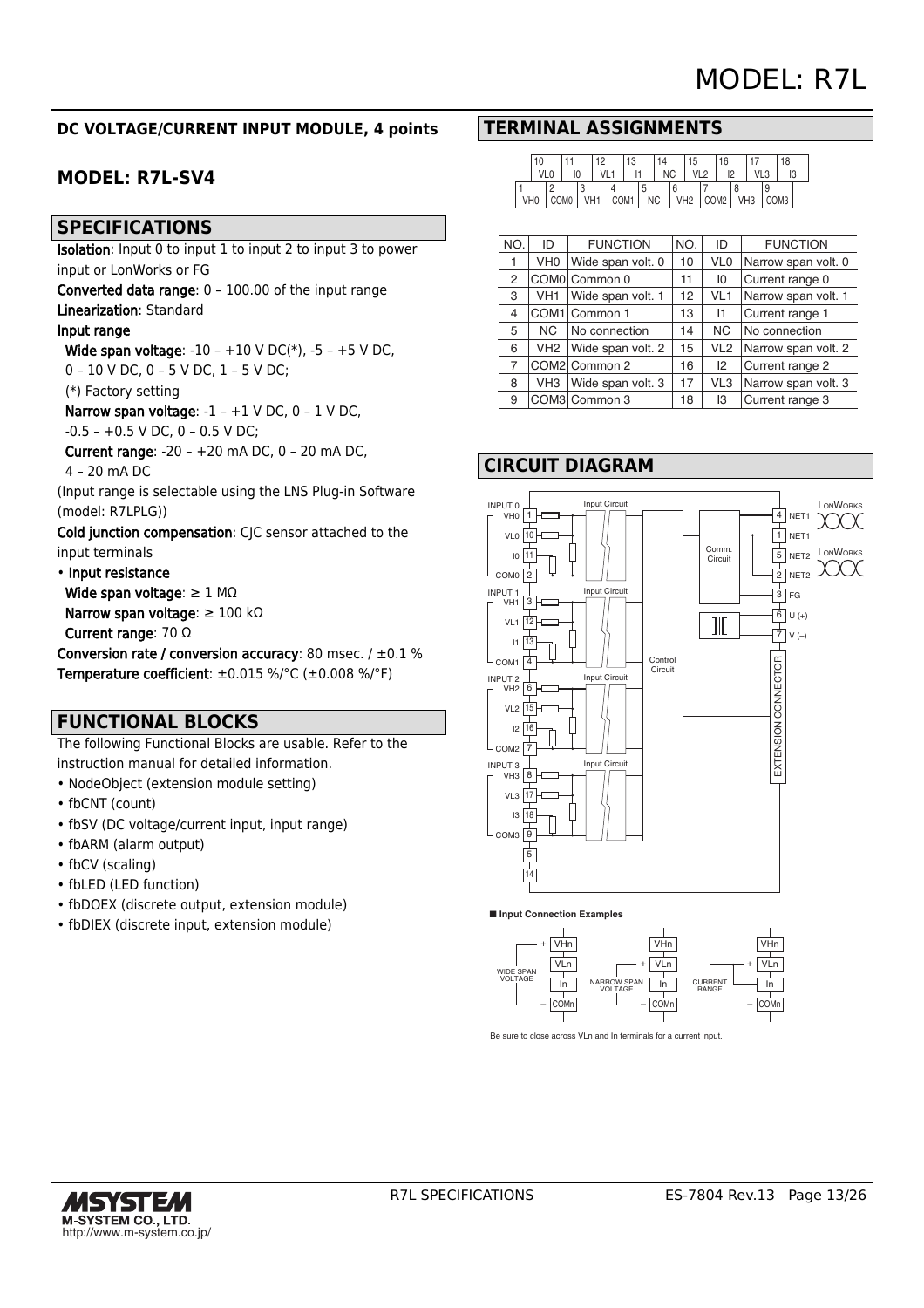# **THERMOCOUPLE INPUT MODULE, 4 points**

# **MODEL: R7L-TS4**

## **SPECIFICATIONS**

Isolation: Input 0 to input 1 to input 2 to input 3 to power input or LonWorks or FG

Converted data range: Engineering unit value (°C) Linearization: Standard

Thermocouple:  $K(*)$ , E, J, T, B, R, S, C, N, U, L, P, PR

(\*) Factory setting

(T/C type is selectable using the LNS Plug-in Software (model: R7LPLG))

Cold junction compensation: CJC sensor attached to the input terminals

Input resistance: ≥ 30 kΩ

Burnout sensing:  $\leq 0.1$   $\mu$ A

Conversion accuracy:  $\pm 1^{\circ}$ C ( $\pm 1.8^{\circ}$ F);

 $±2.0°C$  ( $±3.6°F$ ) for B, R, S, C, PR

Conversion rate: 250 msec.

Temperature coefficient: ±0.015 %/°C (±0.008 %/°F) of max. span

CIC error:  $\pm 1.0^{\circ}$ C at 25 $^{\circ}$ C  $\pm 10^{\circ}$ C

(±1.8°F at 77°F ±18°F)

| $\pm 1.5^{\circ}$ C ( $\pm 2.7^{\circ}$ F) for R, S, PR |  |  |
|---------------------------------------------------------|--|--|
|---------------------------------------------------------|--|--|

| T/C             |                 | <b>BURNOUT</b>  | CONFORMANCE        |
|-----------------|-----------------|-----------------|--------------------|
|                 |                 | INDICATION (°C) |                    |
|                 | Downscale       | Upscale         | RANGE (°C)         |
| K (CA)          | $-272$          | $+1472$         | $-150$ to $+1370$  |
| $E$ (CRC)       | $-272$          | $+1120$         | $-170$ to $+1000$  |
| J(IC)           | $-260$          | $+1300$         | $-180$ to $+1200$  |
| T(CC)           | $-272$          | $+ 500$         | $-170$ to $+400$   |
| B (RH)          | 24              | 1920            | 1000 to 1760       |
| R               | $-100$          | $+1860$         | 380 to 1760        |
| S               | $-100$          | $+1860$         | 400 to 1760        |
| C (WRe 5-26)    | $-52$           | $+2416$         | 100 to 2315        |
| N               | $-272$          | $+1400$         | $-130$ to $+1300$  |
| U               | $-252$          | $+ 700$         | $-200$ to $+600$   |
| L               | $-252$          | $+1000$         | $-200$ to $+900$   |
| P (Platinel II) | $-52$           | $+1496$         | 0 to 1395          |
| (PR)            | $-52$           | $+1860$         | 300 to 1760        |
|                 |                 |                 |                    |
|                 | <b>BURNOUT</b>  |                 |                    |
| T/C             | INDICATION (°F) |                 | <b>CONFORMANCE</b> |
|                 | Downscale       | Upscale         | RANGE (°F)         |
| K(CA)           | $-458$          | $+2682$         | $-238$ to $+2498$  |
| $E$ (CRC)       | $-458$          | $+2048$         | $-274$ to $+1832$  |
| J(IC)           | $-436$          | $+2372$         | $-292$ to $+2192$  |
| T(CC)           | $-458$          | $+932$          | $-274$ to $+752$   |
| B(HH)           | 75              | 3488            | 1832 to 3200       |
| R               | $-148$          | +3380           | 716 to 3200        |
| S               | $-148$          | +3380           | 752 to 3200        |
| C (WRe 5-26)    | $-62$           | $+4381$         | 212 to 4199        |
| N               | $-458$          | $+2552$         | $-202$ to $+2372$  |
| U               | $-422$          | $+1292$         | $-328$ to $+1112$  |
| L               | $-422$          | $+1832$         | $-328$ to $+1652$  |
| P (Platinel II) | $-62$           | $+2725$         | 32 to 2543         |



## **FUNCTIONAL BLOCKS**

The following Functional Blocks are usable. Refer to the instruction manual for detailed information.

- NodeObject (extension module setting)
- fbCNT (count)
- fbTS (thermocouple input & setting)
- fbARM (alarm output)
- fbCV (scaling)
- fbLED (LED function)
- fbDOEX (discrete output, extension module)
- fbDIEX (discrete input, extension module)

# **TERMINAL ASSIGNMENTS**

|  | 10   |        |        | 10     |        | 12<br>IJ |           |           |           | 15 |        | 16   |        |  | 18   |  |
|--|------|--------|--------|--------|--------|----------|-----------|-----------|-----------|----|--------|------|--------|--|------|--|
|  |      |        | $-1N0$ |        |        | $-IN1$   |           | <b>NC</b> |           |    | $+IN2$ |      |        |  | -IN3 |  |
|  |      |        |        |        |        |          |           |           | 6         |    |        |      |        |  |      |  |
|  | +CJU | ו טטי- |        | $+CJ1$ | $-CJ1$ |          | <b>NC</b> |           | $I + CJ2$ |    |        | -CJ2 | $+CJ3$ |  | -CJ3 |  |

| NO.            | ID | <b>FUNCTION</b>    | NO. | ID     | <b>FUNCTION</b>            |
|----------------|----|--------------------|-----|--------|----------------------------|
| 1              |    | $+CJO$ $CJC + 0$   | 10  |        | $+$ INO $\overline{C}$ + 0 |
| $\overline{2}$ |    | $-CJO$ $CJC - 0$   | 11  | $-INO$ | $\vert T/C - 0 \vert$      |
| 3              |    | $+CJ1$ $CJC + 1$   | 12  | $+IN1$ | $\text{T/C} + 1$           |
| 4              |    | $-CJ1$ $CJC - 1$   | 13  | $-IN1$ | $\vert$ T/C $-1$           |
| 5              |    | NC   No connection | 14  | NC .   | No connection              |
| 6              |    | $+CJ2$ CJC $+2$    | 15  |        | $+$ IN2 $\vert$ T/C + 2    |
| 7              |    | $-CJ2$ $CJC - 2$   | 16  |        | $-IN2$ $T/C - 2$           |
| 8              |    | $+CJ3$ $ CJC + 3$  | 17  |        | $+$ IN3 $\text{T/C} + 3$   |
| 9              |    | $-CJ3$ $CJC - 3$   | 18  |        | $-1$ N3 $\text{T/C} - 3$   |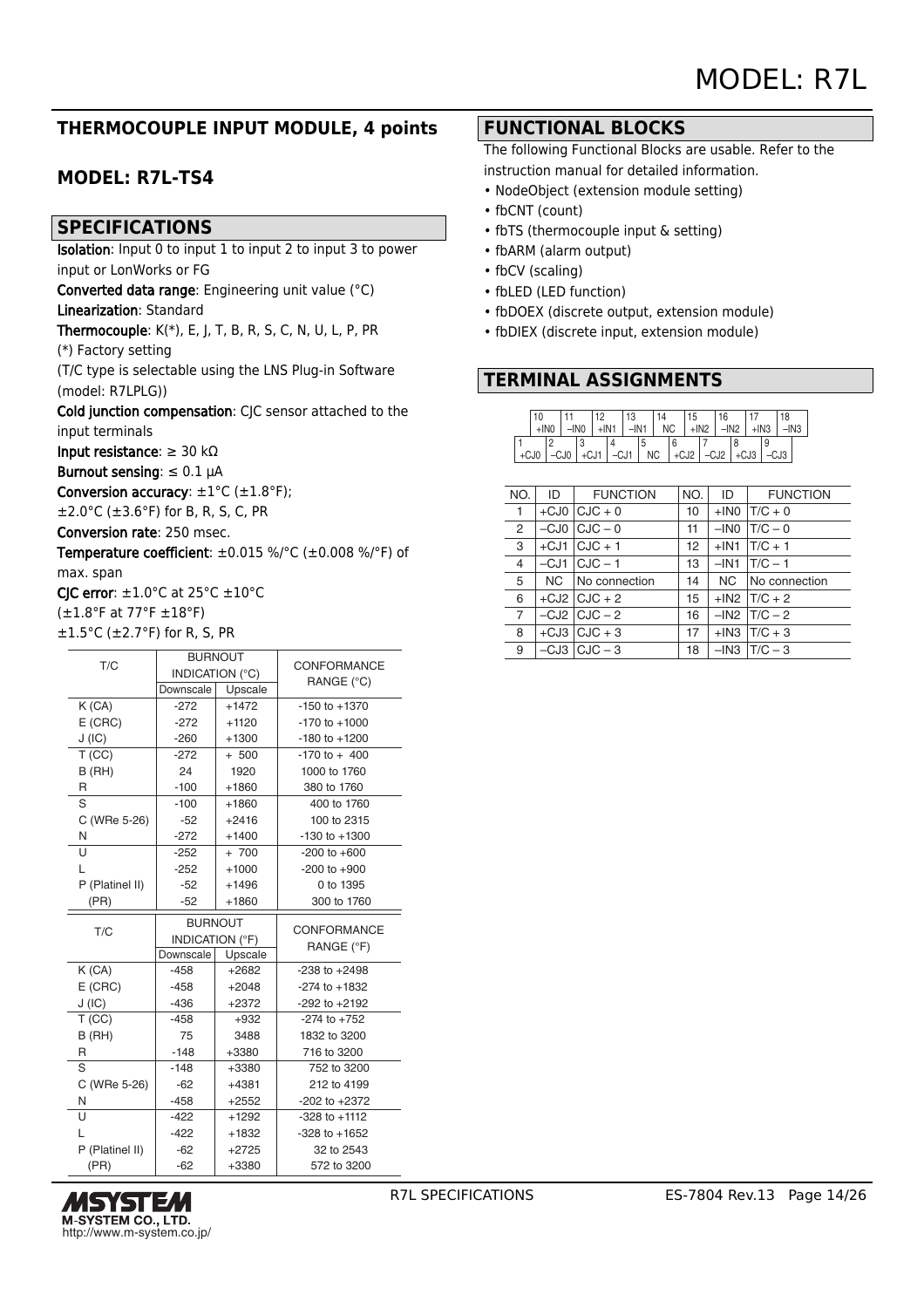## **CIRCUIT DIAGRAM**



| T/C                         |        |        |
|-----------------------------|--------|--------|
|                             | $+INn$ |        |
|                             |        | INn    |
|                             |        | $+CJn$ |
| <b>CJC</b><br><b>SENSOR</b> |        | CJn    |
|                             |        |        |

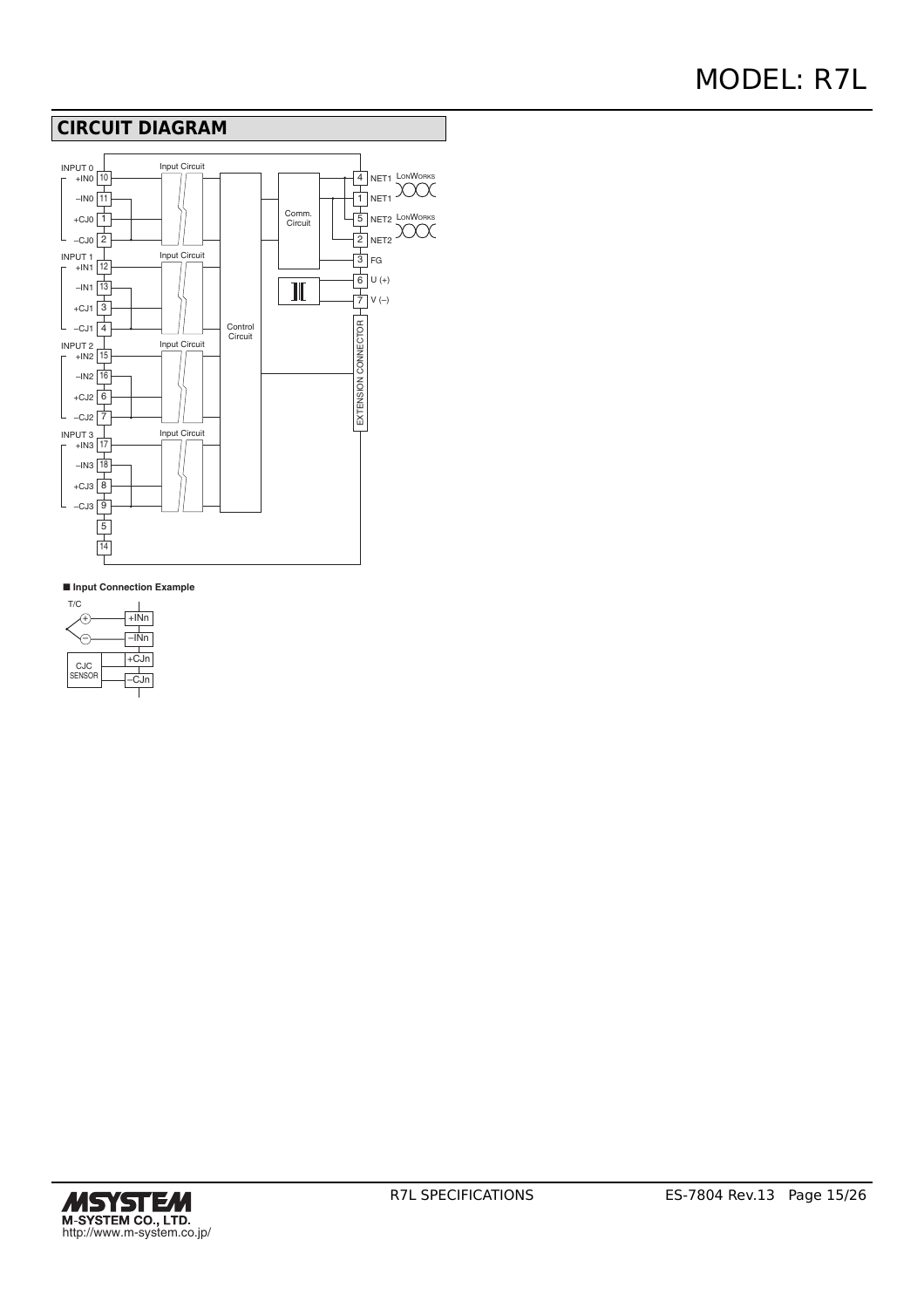# **RTD INPUT MODULE, 4 points**

# **MODEL: R7L-RS4**

## **SPECIFICATIONS**

Isolation: Input 0 to input 1 to input 2 to input 3 to power input or LonWorks or FG

Converted data range: Engineering unit value (°C)

## Linearization: Standard

RTD: Pt 100 (JIS '97, IEC)(\*), Pt 100 (JIS '89),

JPt 100 (JIS '89), Pt 50 Ω (JIS '81), Ni 100,

Cu 10, Cu 50

(\*) Factory setting

(RTD type is selectable using the LNS Plug-in Software (model: R7LPLG))

Sensing current: ≤ 1 mA

Input resistance:  $\geq 1$  M $\Omega$ 

Maximum leadwire resistance: 100 Ω per wire

Conversion accuracy:  $\pm 1^{\circ}$ C ( $\pm 1.8^{\circ}$ F);

±3°C (±5.4°F) for Cu 10

Conversion rate: 250 msec.

Temperature coefficient: ±0.015 %/°C (±0.008 %/°F) of max. span

| <b>RTD</b>               | <b>BURNOUT INDICATION (°C)</b> |         | CONFORMANCE      |
|--------------------------|--------------------------------|---------|------------------|
|                          | Downscale                      | Upscale | RANGE (°C)       |
| Pt 100 (JIS '97, IEC)    | $-240$                         | $+900$  | $-200$ to $+850$ |
| Pt 100 (JIS '89)         | $-240$                         | $+900$  | $-200$ to $+660$ |
| JPt 100 (JIS '89)        | $-236$                         | $+560$  | $-200$ to $+510$ |
| Pt 50 $\Omega$ (JIS '81) | $-236$                         | $+700$  | $-200$ to $+649$ |
| Ni 100                   | $-100$                         | $+252$  | $-80$ to $+250$  |
| Cu 10 (@25°C)            | $-212$                         | $+312$  | $-50$ to $+250$  |
| Cu 50                    | $-100$                         | $+200$  | $-50$ to $+150$  |

# **FUNCTIONAL BLOCKS**

The following Functional Blocks are usable. Refer to the instruction manual for detailed information.

- NodeObject (extension module setting)
- fbCNT (count)
- fbRS (RTD input & setting)
- fbARM (alarm output)
- fbCV (scaling)
- fbLED (LED function)
- fbDOEX (discrete output, extension module)
- fbDIEX (discrete input, extension module)

# **TERMINAL ASSIGNMENTS**

|           | 10          |                  |                   | 10               |      | 10 <sup>2</sup><br>ن ا |                  | '4 |           | 15 |                  | 16               |           |      |                  | 18               |  |
|-----------|-------------|------------------|-------------------|------------------|------|------------------------|------------------|----|-----------|----|------------------|------------------|-----------|------|------------------|------------------|--|
|           | <b>INA0</b> |                  | IN <sub>b</sub> o | INA <sub>1</sub> |      |                        | IN <sub>b1</sub> | ΝC |           |    | INA <sub>2</sub> | IN <sub>b2</sub> |           | INA3 |                  | IN <sub>b3</sub> |  |
|           |             |                  | w                 |                  |      |                        | a                |    | 6         |    |                  |                  |           |      | 9                |                  |  |
| <b>NC</b> |             | INB <sub>0</sub> |                   | <b>NC</b>        | INB1 |                        | <b>NC</b>        |    | <b>NC</b> |    |                  | 'NB <sub>2</sub> | <b>NC</b> |      | INB <sub>3</sub> |                  |  |

| NO.            | ID               | <b>FUNCTION</b> | NO. | ID                | <b>FUNCTION</b> |
|----------------|------------------|-----------------|-----|-------------------|-----------------|
| 1              | NC.              | No connection   | 10  | INA0              | <b>RTD 0-A</b>  |
| 2              | INB <sub>0</sub> | RTD 0-B         | 11  | IN <sub>b</sub> 0 | RTD 0-b         |
| 3              | <b>NC</b>        | No connection   | 12  | INA <sub>1</sub>  | <b>RTD 1-A</b>  |
| 4              | INB <sub>1</sub> | RTD 1-B         | 13  | IN <sub>b</sub> 1 | RTD 1-b         |
| 5              | <b>NC</b>        | No connection   | 14  | <b>NC</b>         | No connection   |
| 6              | <b>NC</b>        | No connection   | 15  |                   | INA2 RTD 2-A    |
| $\overline{7}$ |                  | INB2 RTD 2-B    | 16  |                   | $INb2$ RTD 2-b  |
| 8              | <b>NC</b>        | No connection   | 17  | INA3              | <b>RTD 3-A</b>  |
| 9              | INB <sub>3</sub> | RTD 3-B         | 18  | IN <sub>b3</sub>  | RTD 3-b         |
|                |                  |                 |     |                   |                 |

## **CIRCUIT DIAGRAM**



**Input Connection Example** 



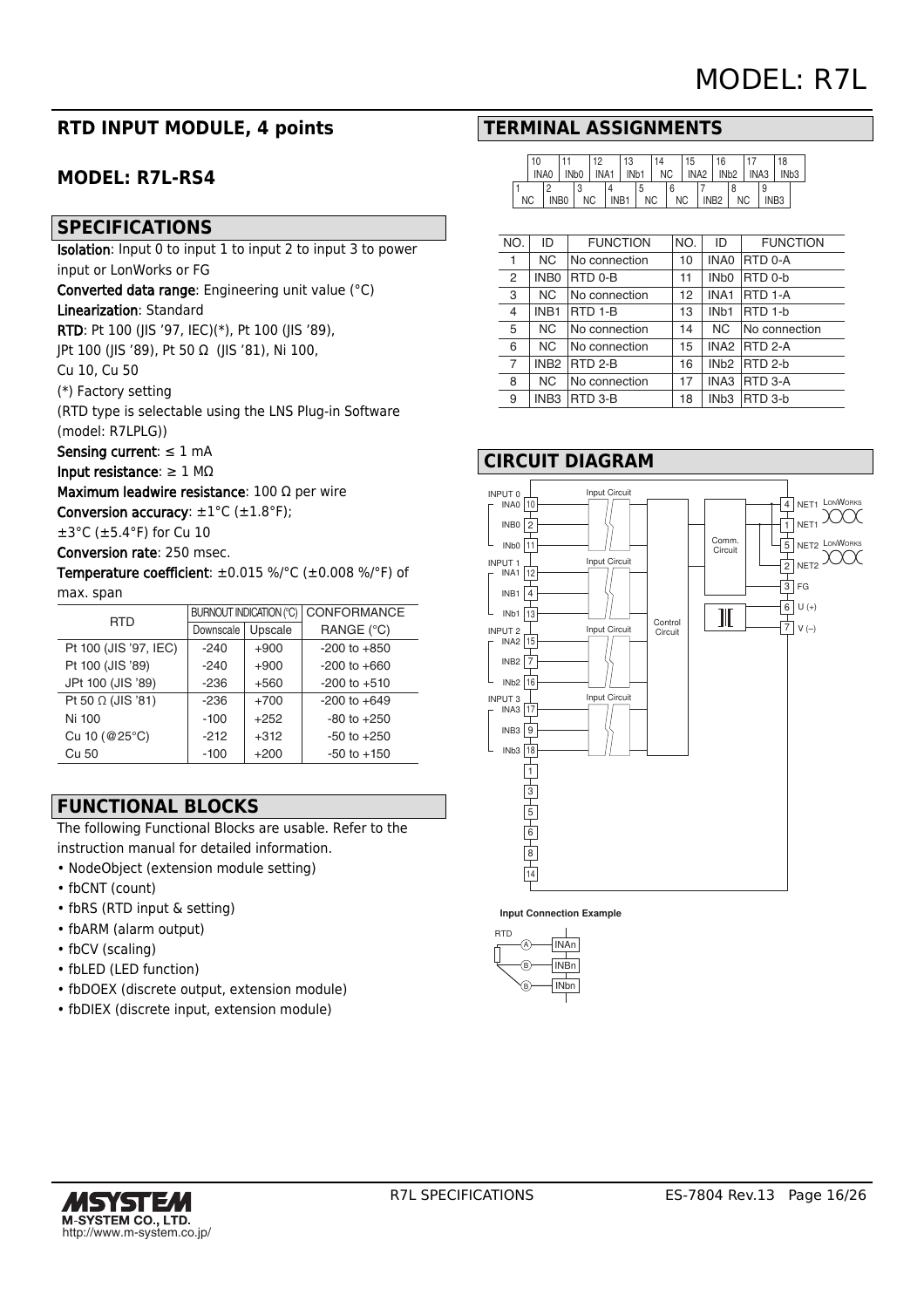# **DC VOLTAGE OUTPUT MODULE, 2 points**

# **MODEL: R7L-YV2**

## **SPECIFICATIONS**

Isolation: Output 0 to output 1 to power input or LonWorks or FG

Converted data range: 0 – 100.00 of the output range Output range

 Wide span voltage: -10 – +10 V DC(\*), -5 – +5 V DC, 0 – 10 V DC, 0 – 5 V DC, 1 – 5 V DC

(\*) Factory setting

 Narrow span voltage: -1 – +1 V DC, 0 – 1 V DC,  $-0.5 - +0.5$  V DC, 0  $- 0.5$  V DC

(Output range is selectable using the LNS Plug-in Software (model: R7LPLG))

Operational range: -15 – +115 % of the output range (except -10 – +10 V DC);

approx. -11.5 – +11.5 V DC (-10 – +10 V DC)

Load resistance: ≥ 100 kΩ

Conversion accuracy: ±0.1 % Temperature coefficient: ±0.015 %/°C (±0.008 %/°F)

# **FUNCTIONAL BLOCKS**

The following Functional Blocks are usable. Refer to the instruction manual for detailed information.

- NodeObject (extension module setting)
- fbCNT (count)
- fbYV (DC voltage output, output range)
- fbCV (scaling)
- fbLED (LED function)
- fbDOEX (discrete output, extension module)
- fbDIEX (discrete input, extension module)

# **TERMINAL ASSIGNMENTS**

|     | 6 |     |  |                 | R                   |  | g               |  | 10 |  |
|-----|---|-----|--|-----------------|---------------------|--|-----------------|--|----|--|
|     |   | NC. |  | VH <sub>0</sub> | VI <sub>0</sub>     |  | VH <sub>1</sub> |  |    |  |
|     |   | っ   |  | Q               |                     |  |                 |  |    |  |
| NC. |   |     |  |                 | COM0 COM0 COM1 COM1 |  |                 |  |    |  |

| NO. | ID  | <b>FUNCTION</b> | NO. | ID              | <b>FUNCTION</b>     |
|-----|-----|-----------------|-----|-----------------|---------------------|
|     | NC. | No connection   | 6   | ΝC              | No connection       |
| 2   |     | COM0 Common 0   |     | VH <sub>0</sub> | Wide span volt. 0   |
| 3   |     | COM0 Common 0   | 8   | VL <sub>0</sub> | Narrow span volt. 0 |
| 4   |     | COM1 Common 1   | 9   | VH <sub>1</sub> | Wide span volt. 1   |
| 5   |     | COM1 Common 1   | 10  | VL1             | Narrow span volt. 1 |

# **CIRCUIT DIAGRAM**





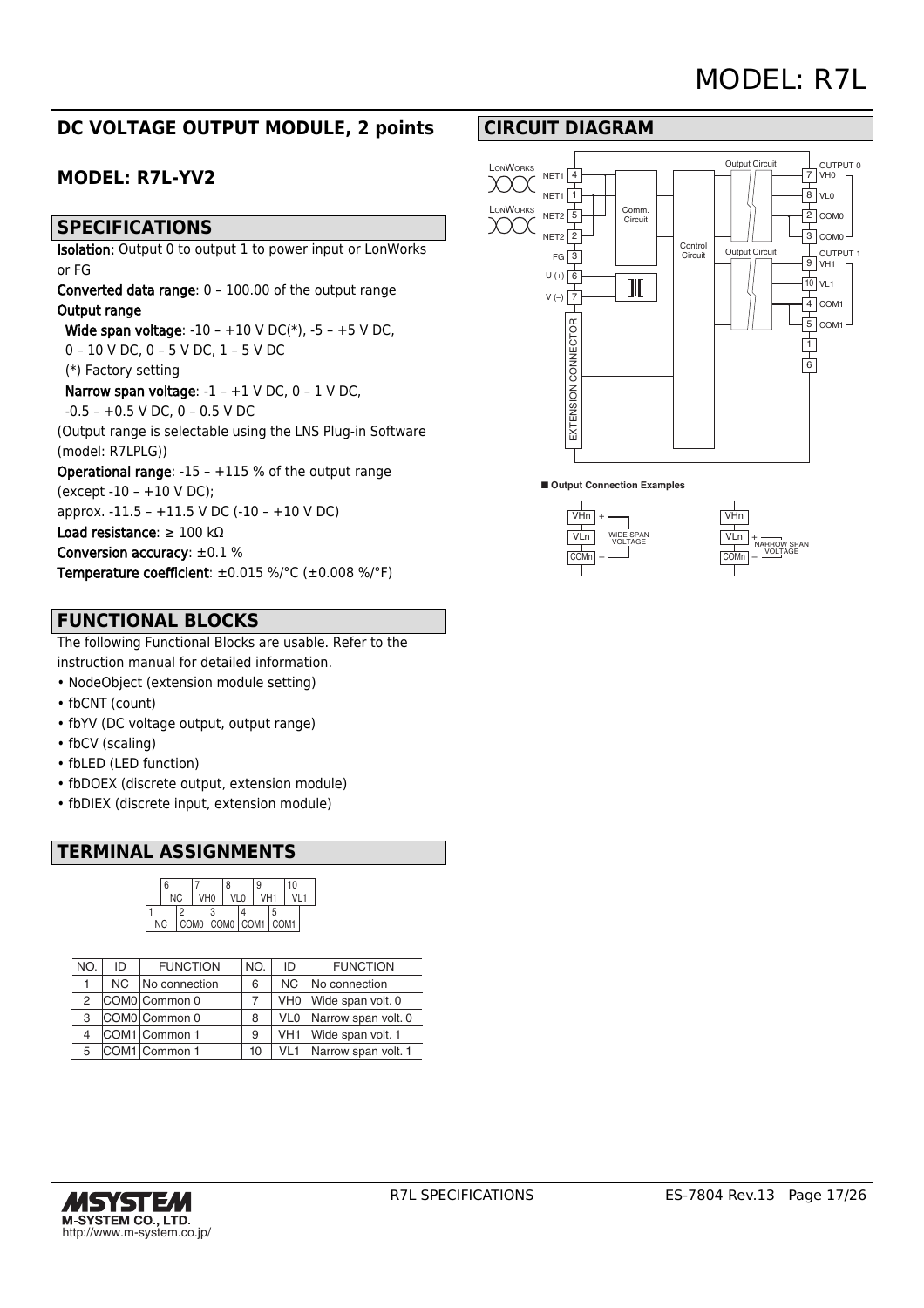# **DC CURRENT OUTPUT MODULE, 2 points**

# **MODEL: R7L-YS2**

## **SPECIFICATIONS**

Isolation: Output 0 to output 1 to power input or LonWorks or FG

Converted data range: 0 – 100.00 of the output range Output range: 4 – 20 mA DC Load resistance: ≤ 600Ω Conversion accuracy: ±0.1 % Temperature coefficient: ±0.015 %/°C (±0.008 %/°F)

# **FUNCTIONAL BLOCKS**

The following Functional Blocks are usable. Refer to the instruction manual for detailed information.

- NodeObject (extension module setting)
- fbCNT (count)
- fbYS (DC current output)
- fbCV (scaling)
- fbLED (LED function)
- fbDOEX (discrete output, extension module)
- fbDIEX (discrete input, extension module)

# **TERMINAL ASSIGNMENTS**



| NO. | ID  | <b>FUNCTION</b> | NO. | ID  | <b>FUNCTION</b> |
|-----|-----|-----------------|-----|-----|-----------------|
|     | NC. | No connection   | 6   | NC. | No connection   |
| 2   |     | COM0 Common 0   |     | ΙO  | Current 0       |
| 3   | NC. | No connection   | 8   | NC. | No connection   |
| 4   |     | COM1 Common 1   | 9   | 11  | Current 1       |
| 5   | NC. | No connection   | 10  | NC. | No connection   |

# **CIRCUIT DIAGRAM**

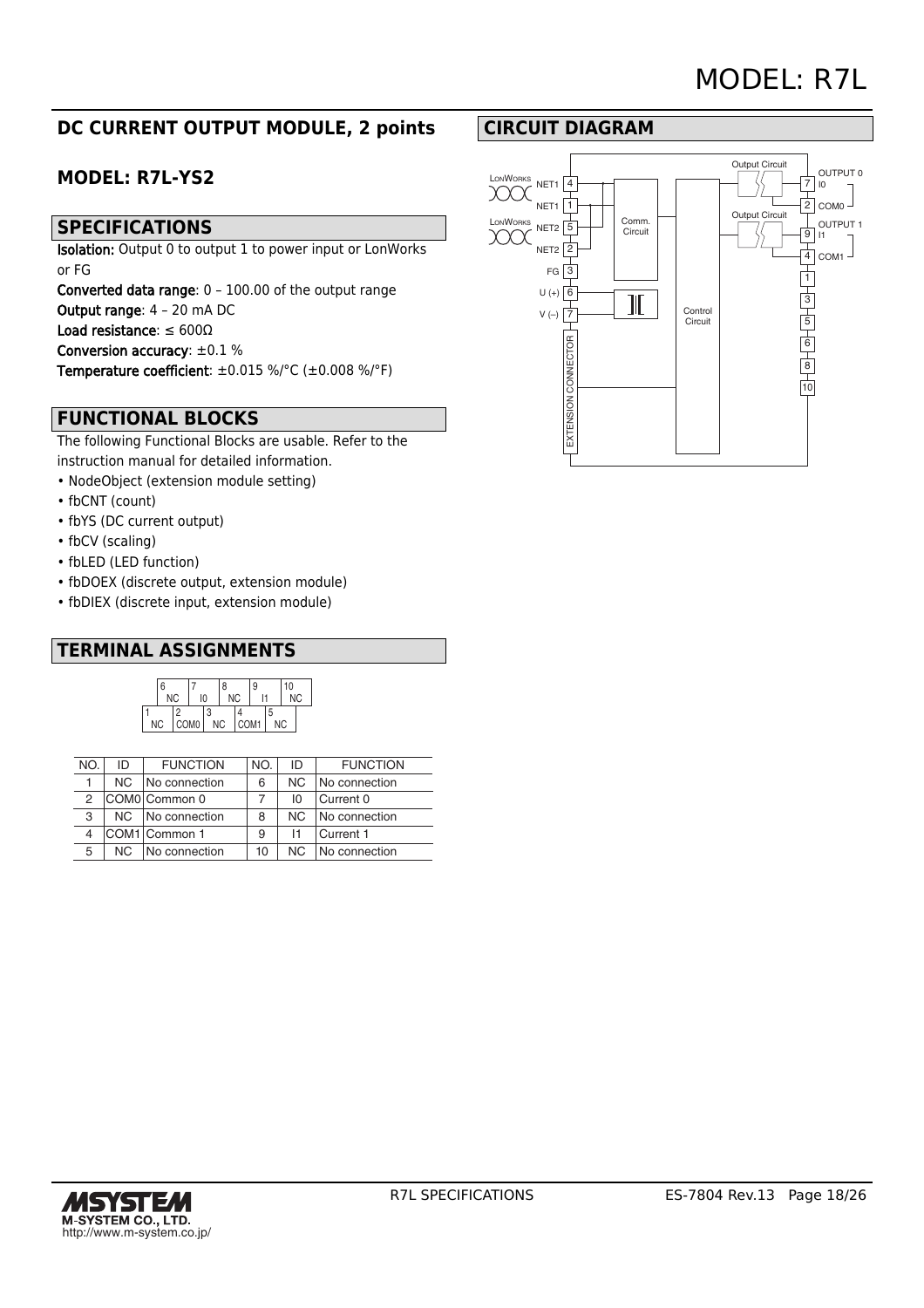#### **REMOTE CONTROL RELAY CONTROL MODULE, 8 points**

# **MODEL: R7L-RR8**

## **RECOMMENDED PRODUCTS (OPERATION CHECKED)**

Remote control relay: BR-12D, BR-22D (Mitsubishi Electric) WR6165 (Panasonic) Remote control transformer: BRT-10B, BRT-20B (Mitsubishi Electric) WR2301 (Panasonic)

## **SPECIFICATIONS**

Common: Common per all points Number of I/O: Output, 8 points Maximum outputs applicable at once: No limit I/O status indicator: Feedback input status turns on with the input supplied. Output status LED turns on with the output ON. Isolation: Output to LonWorks or FG or power Rated load voltage: 24 V AC  $\pm 10$  % (supplied by the remote control transformer) Load voltage frequency: 50 / 60 Hz

## **FUNCTIONAL BLOCKS**

The following Functional Blocks are usable. Refer to the instruction manual for detailed information.

- NodeObject (extension module setting)
- fbCMP (compare)
- fbRR (remote control relay control output)
- fbDOEX (discrete output, extension module)
- fbDIEX (discrete input, extension module)

# **TERMINAL ASSIGNMENTS**

|    |  |    |   |  | c |                 |    |                |                | $\sim$ |    |    |  |  |
|----|--|----|---|--|---|-----------------|----|----------------|----------------|--------|----|----|--|--|
|    |  |    | υ |  |   | $\overline{10}$ | YЗ | V <sub>1</sub> |                |        | Y5 |    |  |  |
|    |  |    |   |  |   |                 |    |                |                |        |    |    |  |  |
| ΝC |  | C0 |   |  |   | C3              |    |                | C <sub>5</sub> |        |    | C6 |  |  |

| NO.          | ID             | <b>FUNCTION</b> | NO. | ID             | <b>FUNCTION</b> |
|--------------|----------------|-----------------|-----|----------------|-----------------|
| 1            | NC.            | No connection   | 10  | NC             | No connection   |
| $\mathbf{2}$ | C <sub>0</sub> | Common          | 11  | $Y_{0}$        | Output 0        |
| 3            | C1             | Common          | 12  | Y1             | Output 1        |
| 4            | C2             | Common          | 13  | Y2             | Output 2        |
| 5            | C <sub>3</sub> | Common          | 14  | Y3             | Output 3        |
| 6            | C <sub>4</sub> | Common          | 15  | Y4             | Output 4        |
| 7            | C <sub>5</sub> | Common          | 16  | Y <sub>5</sub> | Output 5        |
| 8            | C6             | Common          | 17  | Y6             | Output 6        |
| 9            | C <sub>7</sub> | Common          | 18  | Y7             | Output 7        |
|              |                |                 |     |                |                 |



# **CIRCUIT DIAGRAM**



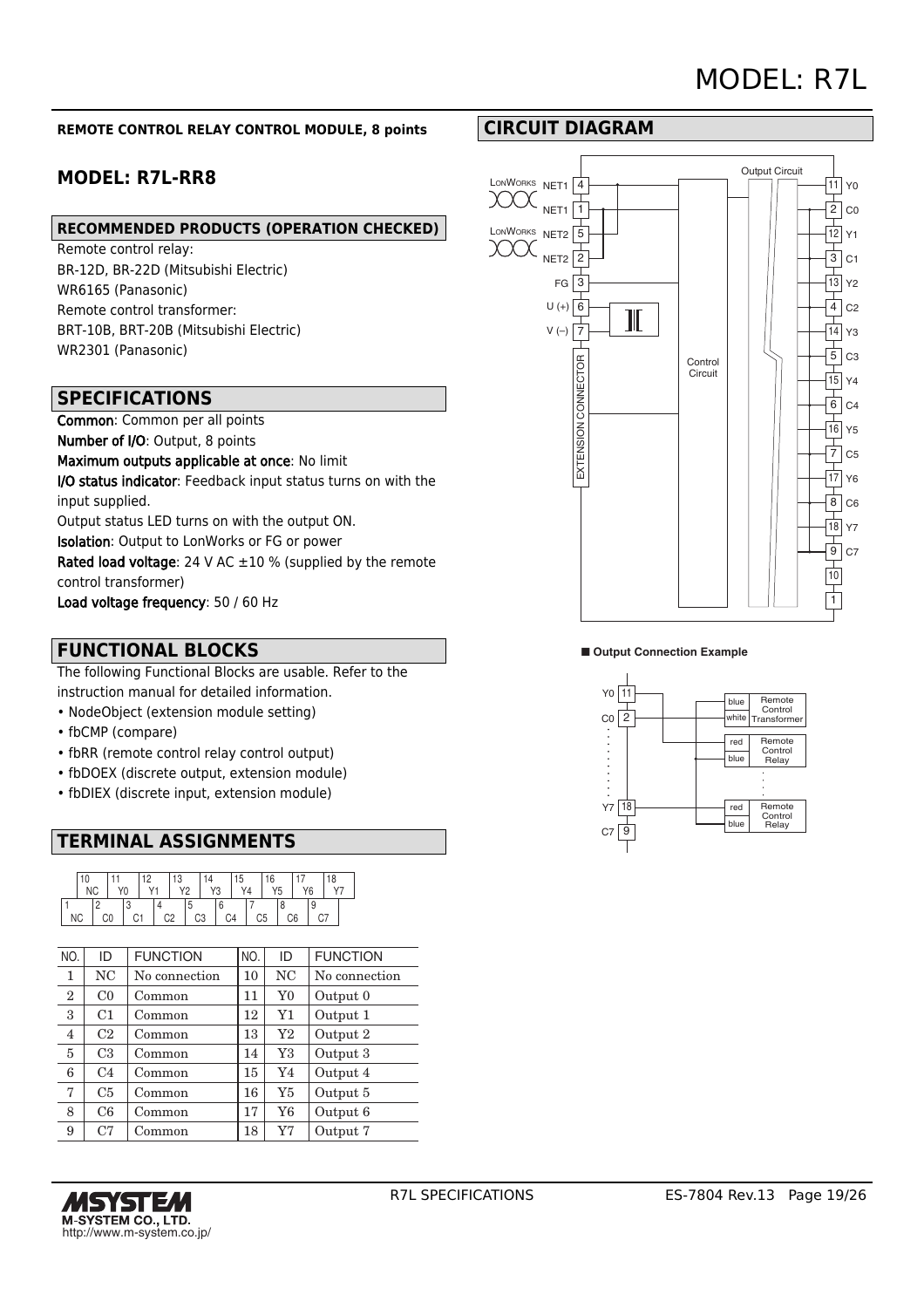# MODEL: R7L

## **DISCRETE INPUT EXTENSION MODULE, 8 points**

# **MODEL: R7L-EA8**

# **SPECIFICATIONS**

Common: Positive or negative common (NPN/PNP) per 8 points

Number of I/O: Input, 8 points

Maximum inputs applicable at once: No limit (at 24 V DC) Input status indicator: LED turns ON with contact ON Isolation: Input to internal circuits Rated input voltage: 24 V DC  $\pm 10$  %; ripple 5 %p-p max.

ON voltage / current:  $\geq$  15 V DC (input - COM) /  $\geq$  3.5 mA OFF voltage / current:  $\leq$  5 V DC (input - COM) /  $\leq$  1 mA Input current:  $\leq$  5.5 mA per point at 24 V DC Input resistance: Approx. 4.4 kΩ

# **TERMINAL ASSIGNMENTS**

|     | 6         |    |    | 8  |    | 9 |    | 10                 |  |
|-----|-----------|----|----|----|----|---|----|--------------------|--|
|     | <b>NC</b> |    | Χ1 |    | X3 |   | X5 | $\chi \rightarrow$ |  |
|     |           | ŋ  |    |    |    |   | 5  |                    |  |
| COM |           | X0 |    | Х2 | X4 |   |    | X <sub>6</sub>     |  |

| NO. | ID | <b>FUNCTION</b> | NO. | ID             | <b>FUNCTION</b> |
|-----|----|-----------------|-----|----------------|-----------------|
|     |    | COM   Common    | 6   | NC.            | No Connection   |
| 2   | X0 | Input 0         | 7   | X1             | Input 1         |
| 3   | X2 | Input 2         | 8   | X <sub>3</sub> | Input 3         |
| 4   | X4 | Input 4         | 9   | X <sub>5</sub> | Input 5         |
| 5   | X6 | Input 6         | 10  | X7             | Input 7         |

## **CIRCUIT DIAGRAM**



#### ■ **Input Circuit**



#### ■ **Input Connection Examples**



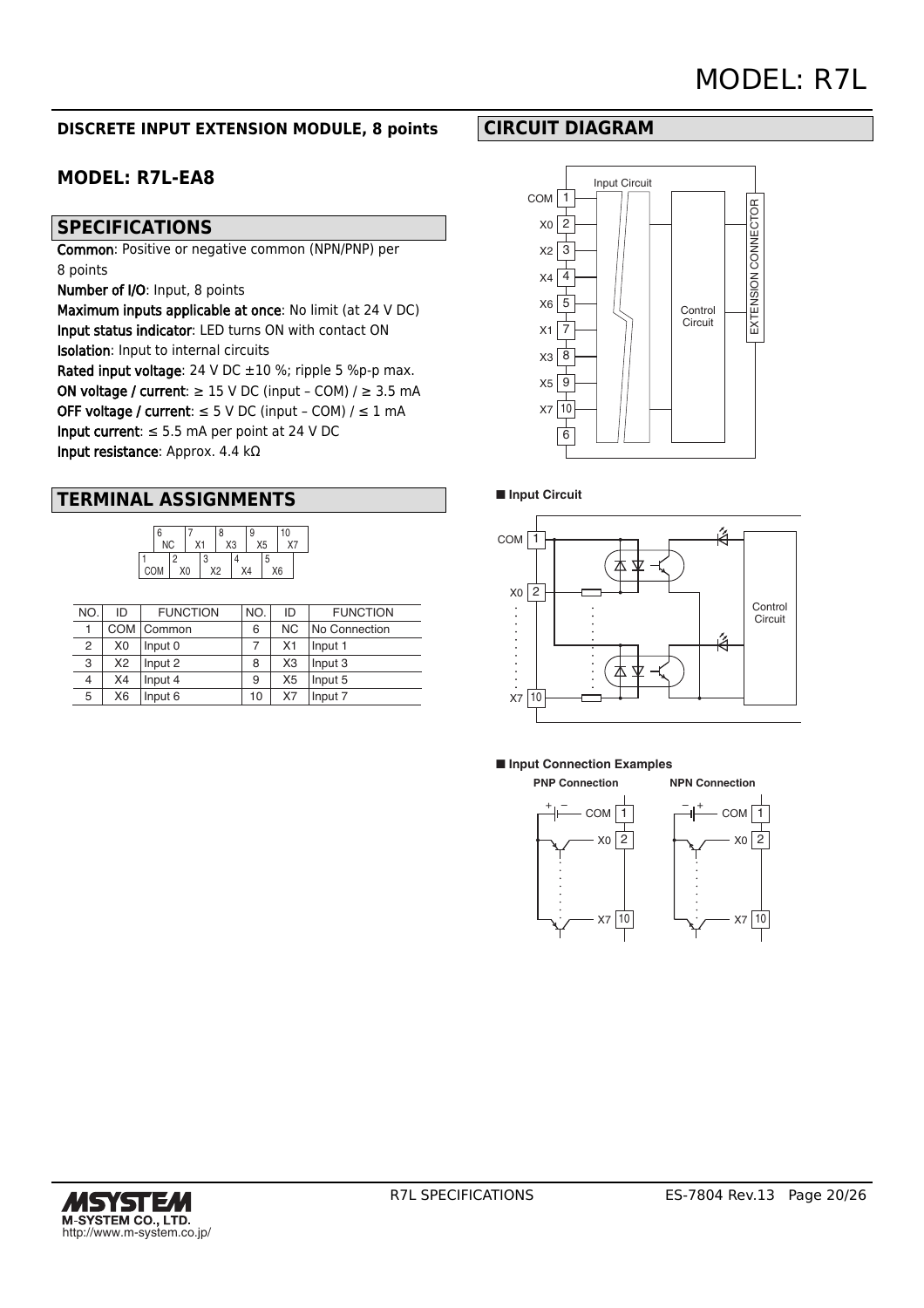## **DISCRETE INPUT EXTENSION MODULE, 16 points**

# **MODEL: R7L-EA16**

# **SPECIFICATIONS**

Common: Positive or negative common (NPN/PNP) per 16 points

Number of I/O: Input, 16 points

Maximum inputs applicable at once: No limit (at 24 V DC) Input status indicator: LED turns ON with contact ON Isolation: Input to internal circuits Rated input voltage: 24 V DC  $\pm 10$  %; ripple 5 %p-p max.

ON voltage / current:  $\geq$  15 V DC (input - COM) /  $\geq$  3.5 mA OFF voltage / current:  $\leq$  5 V DC (input - COM) /  $\leq$  1 mA Input current:  $\leq$  5.5 mA per point at 24 V DC Input resistance: Approx. 4.4 kΩ

# **TERMINAL ASSIGNMENTS**

|     | 10        |  |    |    |                |    | 13             |    |    |    | 15 | 16 |    | 18 |  |
|-----|-----------|--|----|----|----------------|----|----------------|----|----|----|----|----|----|----|--|
|     | <b>NC</b> |  |    |    | X <sub>3</sub> |    | X <sub>5</sub> |    | X7 |    | X9 | XB |    |    |  |
|     |           |  |    |    |                |    |                |    |    |    |    |    |    |    |  |
| COM |           |  | XO | X2 |                | X4 |                | X6 |    | X8 |    | XA | ХC | ХE |  |

| NO.            | ID             | <b>FUNCTION</b> | NO. | ID             | <b>FUNCTION</b> |
|----------------|----------------|-----------------|-----|----------------|-----------------|
| 1              | <b>COM</b>     | Common          | 10  | <b>NC</b>      | No Connection   |
| $\overline{2}$ | X <sub>0</sub> | Input 0         | 11  | X <sub>1</sub> | Input 1         |
| 3              | X2             | Input 2         | 12  | X <sub>3</sub> | Input 3         |
| $\overline{4}$ | X4             | Input 4         | 13  | X <sub>5</sub> | Input 5         |
| 5              | X <sub>6</sub> | Input 6         | 14  | X7             | Input 7         |
| 6              | X <sub>8</sub> | Input 8         | 15  | X <sub>9</sub> | Input 9         |
| $\overline{7}$ | XA             | Input 10        | 16  | XB             | Input 11        |
| 8              | XC             | Input 12        | 17  | XD             | Input 13        |
| 9              | ХE             | Input 14        | 18  | XF             | Input 15        |



#### ■ **Input Circuit**



■ **Input Connection Examples**



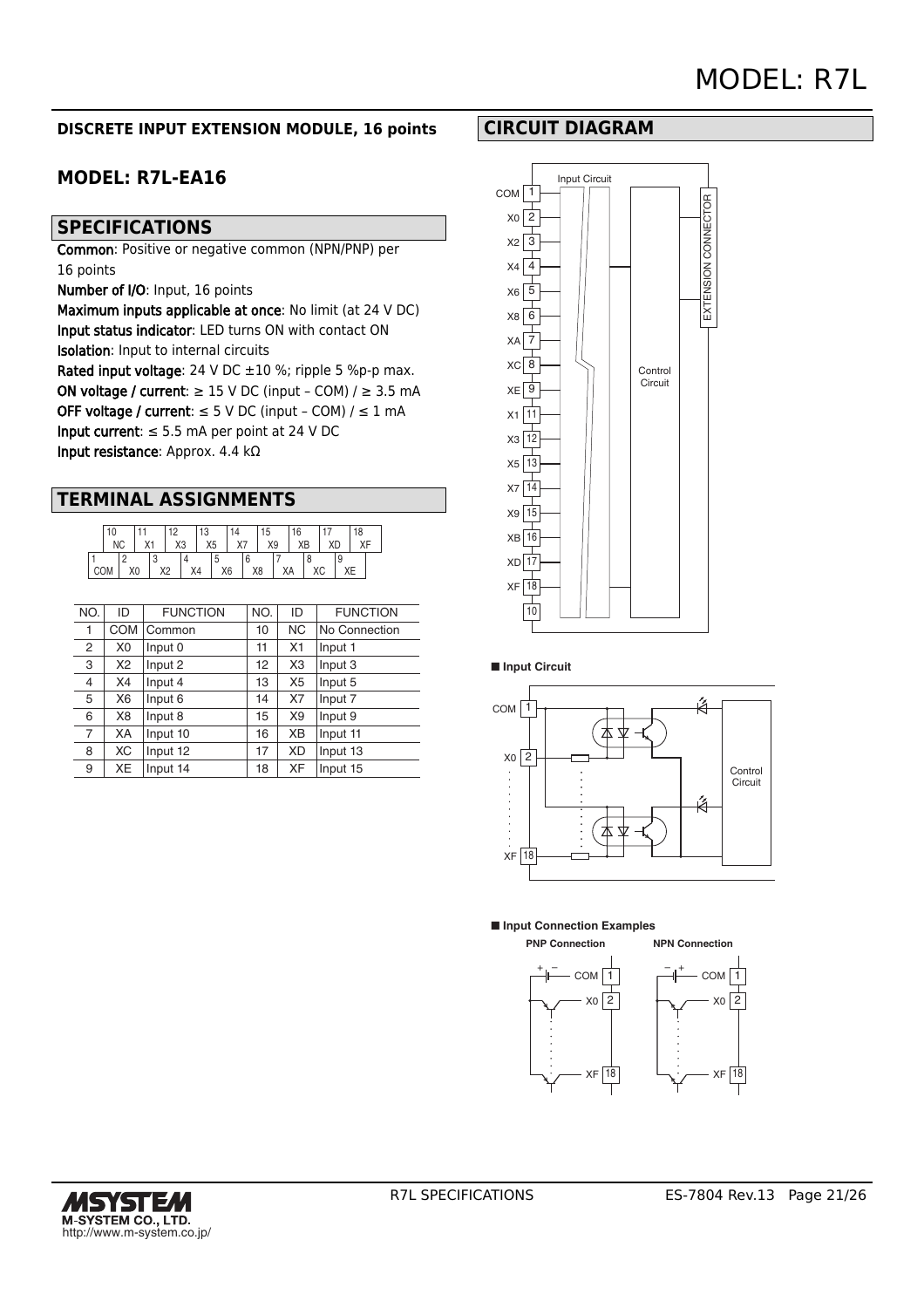#### **NPN TRANSISTOR OUTPUT EXTENSION MODULE, 8 points**

# **MODEL: R7L-EC8A**

## **SPECIFICATIONS**

Common: Negative common (NPN) per 8 points

Number of I/O: Output, 8 points

Maximum outputs applicable at once: No limit (at 24 V DC)

Output status indicator: LED turns ON with contact ON

Isolation: Output to internal circuits

Rated load voltage: 24 V DC  $\pm 10$  %

Rated output current: 0.25 A per point, 2.0 A per common

Residual voltage:  $\leq 1.2$  V

#### Leakage current:  $\leq 0.1$  mA

(When driving an inductive load, connect a diode in parallel with the load.)

## **TERMINAL ASSIGNMENTS**



| NO. | ID  | <b>FUNCTION</b> | NO. | ID | <b>FUNCTION</b>   |
|-----|-----|-----------------|-----|----|-------------------|
|     | 0 V | 0 V (common)    | 6   |    | $+24$ V $24$ V DC |
| 2   | Y0  | Output 0        |     | Υ1 | Output 1          |
| 3   | Y2  | Output 2        | 8   | Y3 | Output 3          |
| 4   | Y4  | Output 4        | 9   | Y5 | Output 5          |
| 5   | Υ6  | Output 6        | 10  | Υ7 | Output 7          |

## **CIRCUIT DIAGRAM**



## ■ Output Circuit



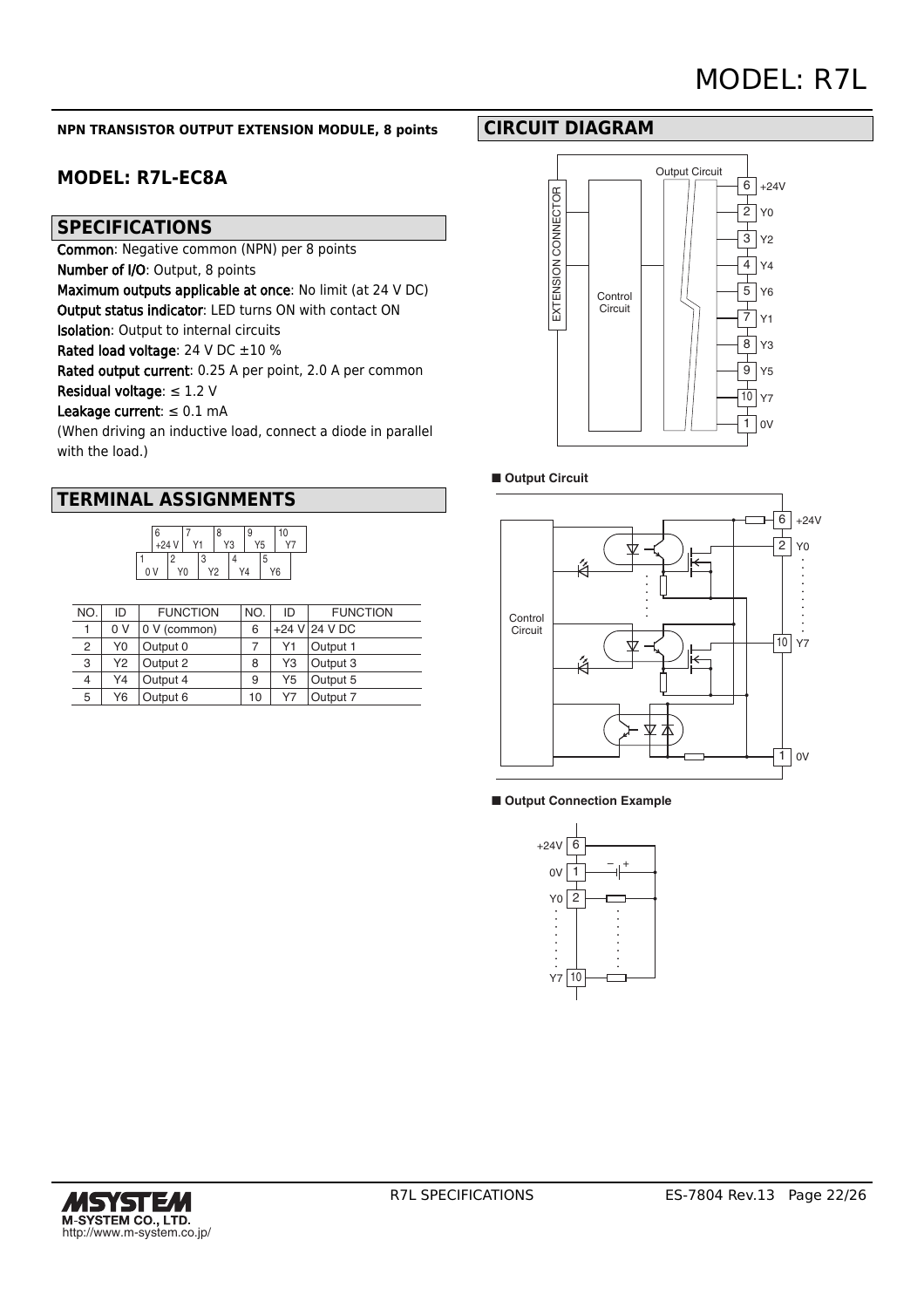#### **NPN TRANSISTOR OUTPUT EXTENSION MODULE, 16 points**

# **MODEL: R7L-EC16A**

## **SPECIFICATIONS**

Common: Negative common (NPN) per 16 points

Number of I/O: Output, 16 points

Maximum outputs applicable at once: No limit (at 24 V DC)

Output status indicator: LED turns ON with contact ON

Isolation: Output to internal circuits

Rated load voltage: 24 V DC  $\pm 10$  %

Rated output current: 0.25 A per point, 2.0 A per common

Residual voltage:  $\leq 1.2$  V

#### Leakage current:  $\leq 0.1$  mA

(When driving an inductive load, connect a diode in parallel with the load.)

| 10 |  | 10 |  | 13<br>Y5<br>V?<br>ು |  | 14 |  | 15<br>Y9 |  | 16 |  |    |  | 18     |  |  |  |
|----|--|----|--|---------------------|--|----|--|----------|--|----|--|----|--|--------|--|--|--|
| 0V |  | Y0 |  | ∸                   |  |    |  | Υ6       |  | Y8 |  | ΥA |  | $\sim$ |  |  |  |

| NO.            | ID  | <b>FUNCTION</b> | NO. | ID | <b>FUNCTION</b> |
|----------------|-----|-----------------|-----|----|-----------------|
| 1              | 0 V | 0 V (common)    | 10  |    | +24 V 24 V DC   |
| 2              | Y0  | Output 0        | 11  | Υ1 | Output 1        |
| 3              | Y2  | Output 2        | 12  | Y3 | Output 3        |
| 4              | Y4  | Output 4        | 13  | Y5 | Output 5        |
| 5              | Y6  | Output 6        | 14  | Y7 | Output 7        |
| 6              | Y8  | Output 8        | 15  | Y9 | Output 9        |
| $\overline{7}$ | YA  | Output 10       | 16  | YΒ | Output 11       |
| 8              | YC  | Output 12       | 17  | YD | Output 13       |
| 9              | YE  | Output 14       | 18  | YF | Output 15       |









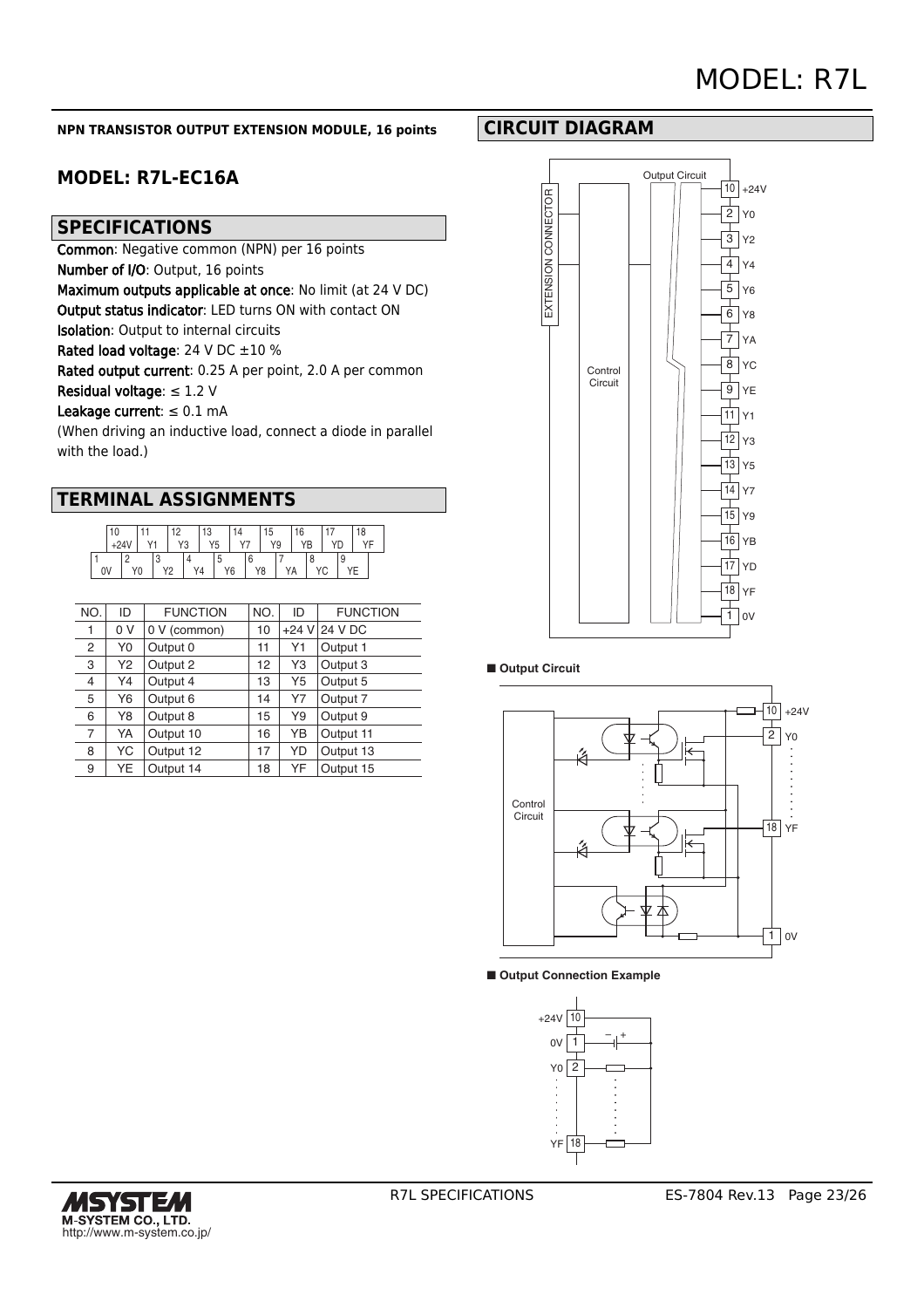# MODEL: R7L

#### **PNP TRANSISTOR OUTPUT EXTENSION MODULE, 8 points**

# **MODEL: R7L-EC8B**

## **SPECIFICATIONS**

Common: Positive common (PNP) per 8 points

Number of I/O: Output, 8 points

Maximum outputs applicable at once: No limit (at 24 V DC)

Output status indicator: LED turns ON with contact ON

Isolation: Output to internal circuits

Rated load voltage: 24 V DC  $\pm 10$  %

Rated output current: 0.25 A per point, 2.0 A per common

Residual voltage:  $\leq 1.2$  V

### Leakage current:  $\leq 0.1$  mA

(When driving an inductive load, connect a diode in parallel with the load.)

## **TERMINAL ASSIGNMENTS**



| NO. | ID  | <b>FUNCTION</b> | NO. | ID | <b>FUNCTION</b>        |
|-----|-----|-----------------|-----|----|------------------------|
|     | 0 V | 0 V             | 6   |    | +24 V 24 V DC (common) |
| 2   | Y0  | Output 0        |     | Υ1 | Output 1               |
| 3   | Υ2  | Output 2        | 8   | Y3 | Output 3               |
| 4   | Y4  | Output 4        | 9   | Y5 | Output 5               |
| 5   | Y6  | Output 6        | 10  | Υ7 | Output 7               |

# **CIRCUIT DIAGRAM**



#### ■ Output Circuit



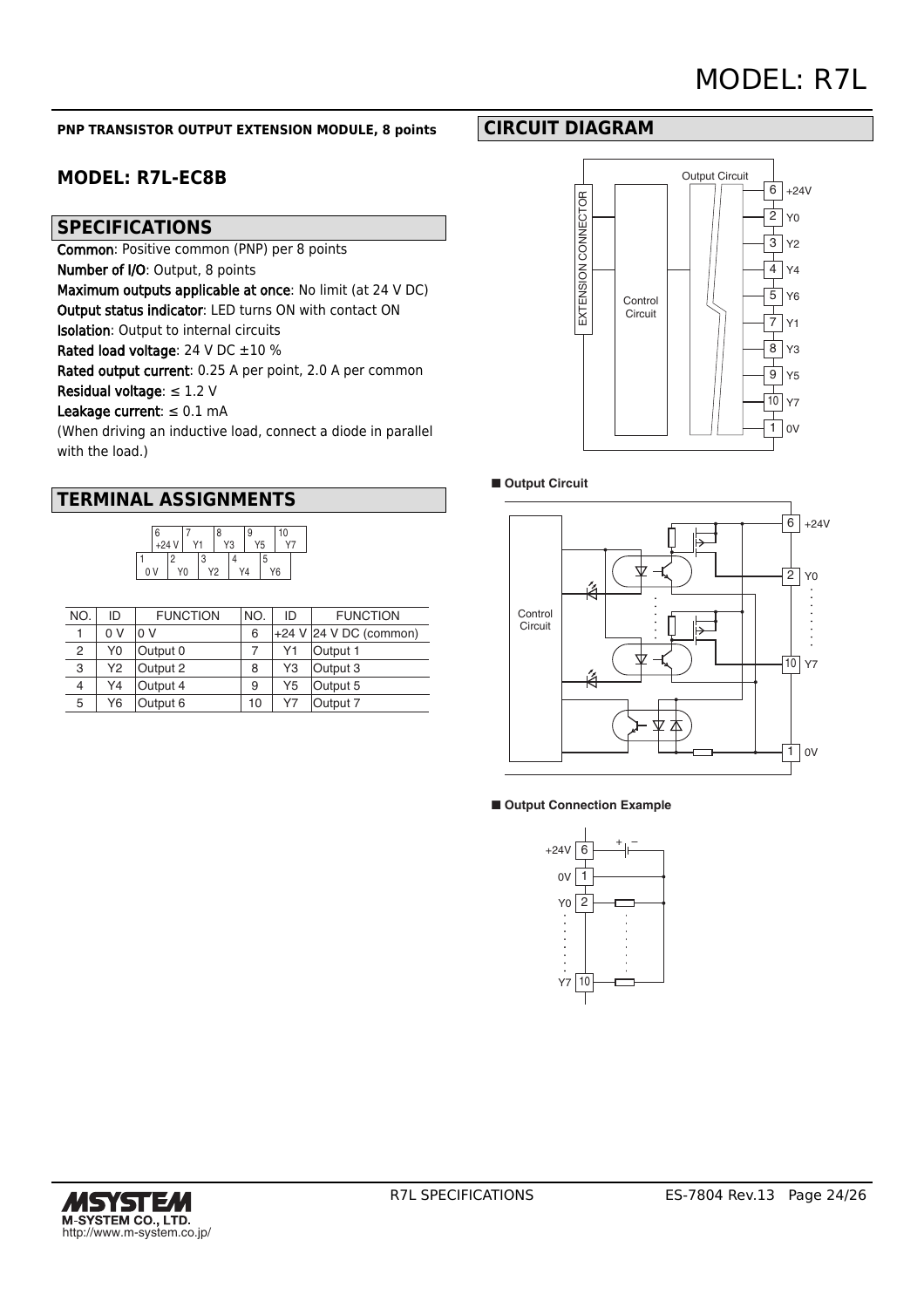#### **PNP TRANSISTOR OUTPUT EXTENSION MODULE, 16 points**

# **MODEL: R7L-EC16B**

## **SPECIFICATIONS**

Common: Positive common (PNP) per 16 points

Number of I/O: Output, 16 points

Maximum outputs applicable at once: No limit (at 24 V DC)

Output status indicator: LED turns ON with contact ON

Isolation: Output to internal circuits

Rated load voltage: 24 V DC  $\pm 10$  %

Rated output current: 0.25 A per point, 2.0 A per common

Residual voltage:  $\leq 1.2$  V

#### Leakage current:  $\leq 0.1$  mA

(When driving an inductive load, connect a diode in parallel with the load.)

|    | 10 |                |  | ء ا            | 13             |                |    | 15 |    | 16 |   |  |  |
|----|----|----------------|--|----------------|----------------|----------------|----|----|----|----|---|--|--|
|    |    |                |  | V <sub>2</sub> | Y <sub>5</sub> | $\cdot$ $\sim$ |    |    | Y9 |    |   |  |  |
|    |    |                |  |                |                |                |    |    |    |    |   |  |  |
| 0V |    | Y <sub>0</sub> |  | ے ا            |                | Y6             | Y8 |    |    | ΥA | U |  |  |

| NO.            | ID  | <b>FUNCTION</b> | NO. | ID             | <b>FUNCTION</b>        |
|----------------|-----|-----------------|-----|----------------|------------------------|
| 1              | 0 V | 0 V             | 10  |                | +24 V 24 V DC (common) |
| 2              | Y0  | Output 0        | 11  | Y1             | Output 1               |
| 3              | Y2  | Output 2        | 12  | Y3             | Output 3               |
| 4              | Y4  | Output 4        | 13  | Y <sub>5</sub> | Output 5               |
| 5              | Y6  | Output 6        | 14  | Y7             | Output 7               |
| 6              | Y8  | Output 8        | 15  | Y9             | Output 9               |
| $\overline{7}$ | YA  | Output 10       | 16  | YB             | Output 11              |
| 8              | YC  | Output 12       | 17  | YD             | Output 13              |
| 9              | YE  | Output 14       | 18  | YF             | Output 15              |